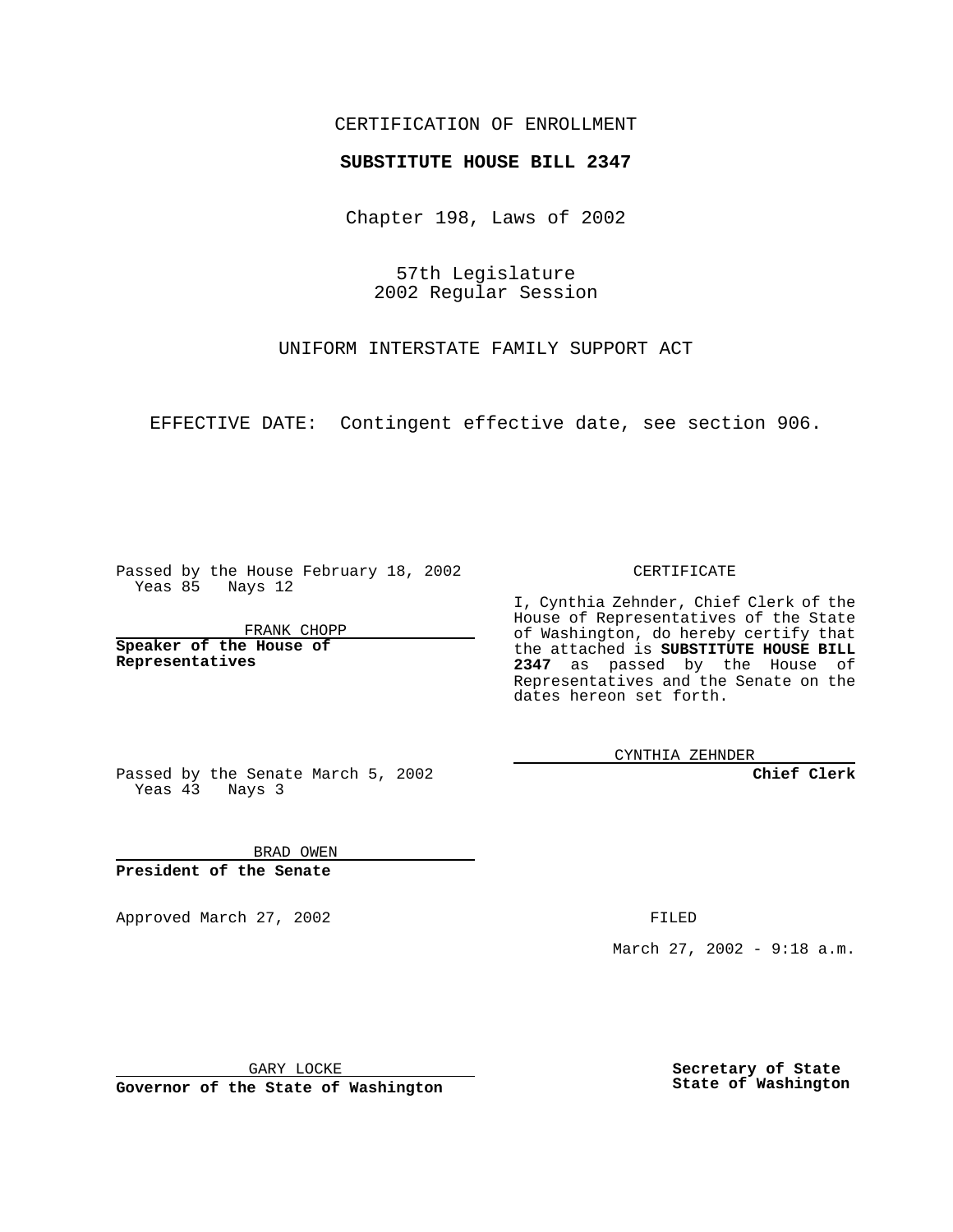# **SUBSTITUTE HOUSE BILL 2347** \_\_\_\_\_\_\_\_\_\_\_\_\_\_\_\_\_\_\_\_\_\_\_\_\_\_\_\_\_\_\_\_\_\_\_\_\_\_\_\_\_\_\_\_\_\_\_

\_\_\_\_\_\_\_\_\_\_\_\_\_\_\_\_\_\_\_\_\_\_\_\_\_\_\_\_\_\_\_\_\_\_\_\_\_\_\_\_\_\_\_\_\_\_\_

Passed Legislature - 2002 Regular Session

### **State of Washington 57th Legislature 2002 Regular Session**

**By** House Committee on Juvenile Justice & Family Law (originally sponsored by Representatives Darneille, Delvin and Dickerson; by request of Uniform Legislation Commission)

Read first time 01/30/2002. Referred to Committee on .

1 AN ACT Relating to the uniform interstate family support act; adding new sections to chapter 26.21 RCW; repealing RCW 26.21.005, 26.21.015, 26.21.025, 26.21.075, 26.21.085, 26.21.095, 26.21.105, 26.21.115, 26.21.127, 26.21.135, 26.21.145, 26.21.155, 26.21.205, 26.21.215, 26.21.225, 26.21.235, 26.21.245, 26.21.255, 26.21.265, 26.21.275, 26.21.285, 26.21.295, 26.21.305, 26.21.315, 26.21.325, 26.21.335, 26.21.345, 26.21.355, 26.21.365, 26.21.375, 26.21.385, 26.21.420, 26.21.450, 26.21.452, 26.21.453, 26.21.455, 26.21.456, 26.21.458, 26.21.460, 26.21.480, 26.21.490, 26.21.500, 26.21.510, 26.21.520, 26.21.530, 26.21.540, 26.21.550, 26.21.560, 26.21.570, 26.21.580, 26.21.590, 26.21.595, 26.21.600, 26.21.620, 26.21.640, 26.21.650, 26.21.912, 26.21.913, 26.21.914, 26.21.915, and 26.21.916; and providing a contingent effective date.

BE IT ENACTED BY THE LEGISLATURE OF THE STATE OF WASHINGTON:

# **ARTICLE 1**

### **GENERAL PROVISIONS**

 NEW SECTION. **Sec. 101.** SHORT TITLE. This chapter may be cited as the uniform interstate family support act.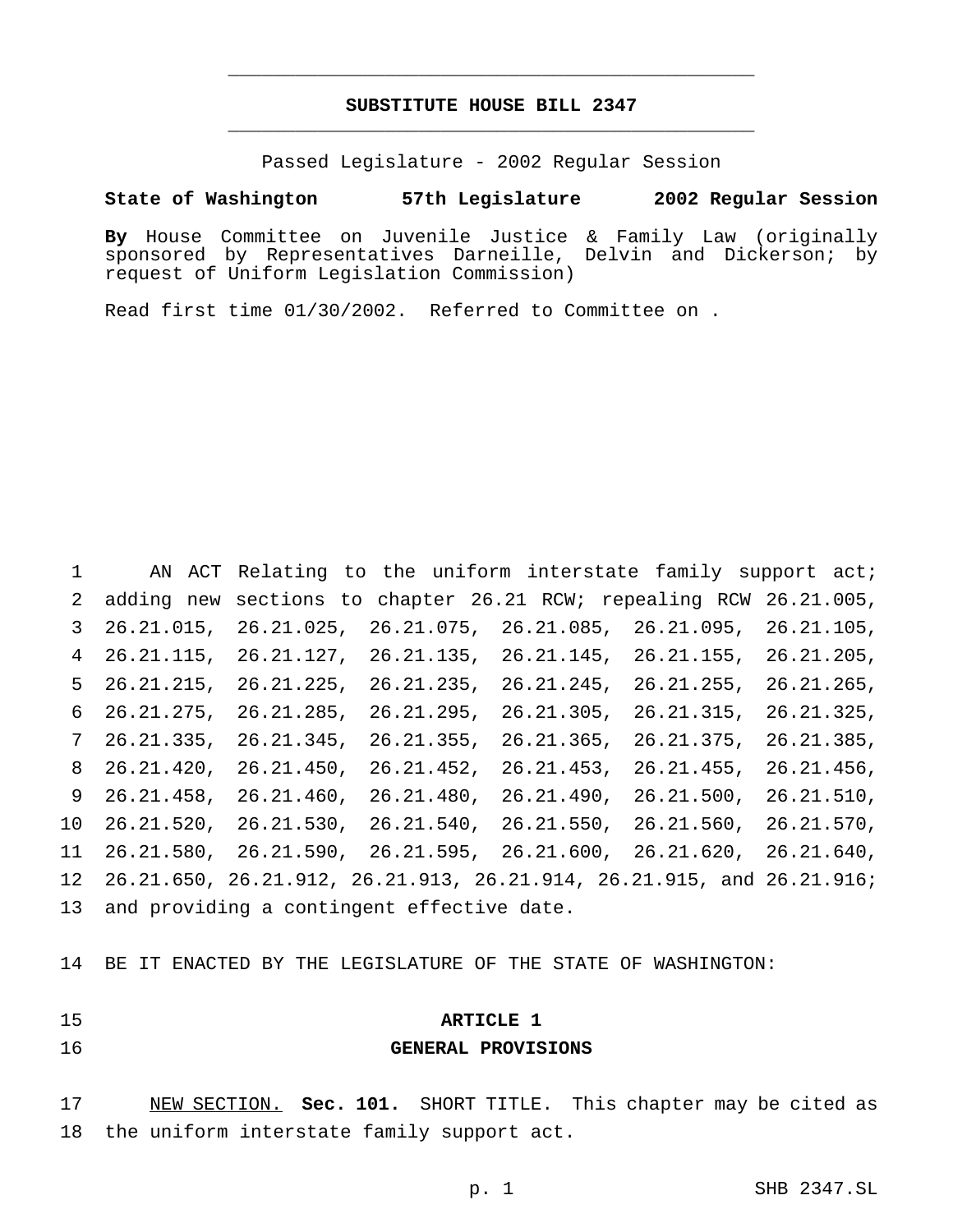NEW SECTION. **Sec. 102.** DEFINITIONS. In this chapter:

 (1) "Child" means an individual, whether over or under the age of majority, who is or is alleged to be owed a duty of support by the individual's parent or who is or is alleged to be the beneficiary of a support order directed to the parent.

 (2) "Child support order" means a support order for a child, including a child who has attained the age of majority under the law of the issuing state.

 (3) "Duty of support" means an obligation imposed or imposable by law to provide support for a child, spouse, or former spouse, including an unsatisfied obligation to provide support.

 (4) "Home state" means the state in which a child lived with a parent or a person acting as parent for at least six consecutive months immediately preceding the time of filing of a petition or comparable pleading for support and, if a child is less than six months old, the state in which the child lived from birth with any of them. A period of temporary absence of any of them is counted as part of the six-month or other period.

 (5) "Income" includes earnings or other periodic entitlements to money from any source and any other property subject to withholding for support under the law of this state.

 (6) "Income-withholding order" means an order or other legal process directed to an obligor's employer or other debtor, as defined by RCW 50.04.080, to withhold support from the income of the obligor. (7) "Initiating state" means a state from which a proceeding is forwarded or in which a proceeding is filed for forwarding to a responding state under this chapter or a law or procedure substantially similar to this chapter.

 (8) "Initiating tribunal" means the authorized tribunal in an initiating state.

 (9) "Issuing state" means the state in which a tribunal issues a support order or renders a judgment determining parentage.

 (10) "Issuing tribunal" means the tribunal that issues a support order or renders a judgment determining parentage.

 (11) "Law" includes decisional and statutory law and rules having the force of law.

(12) "Obligee" means: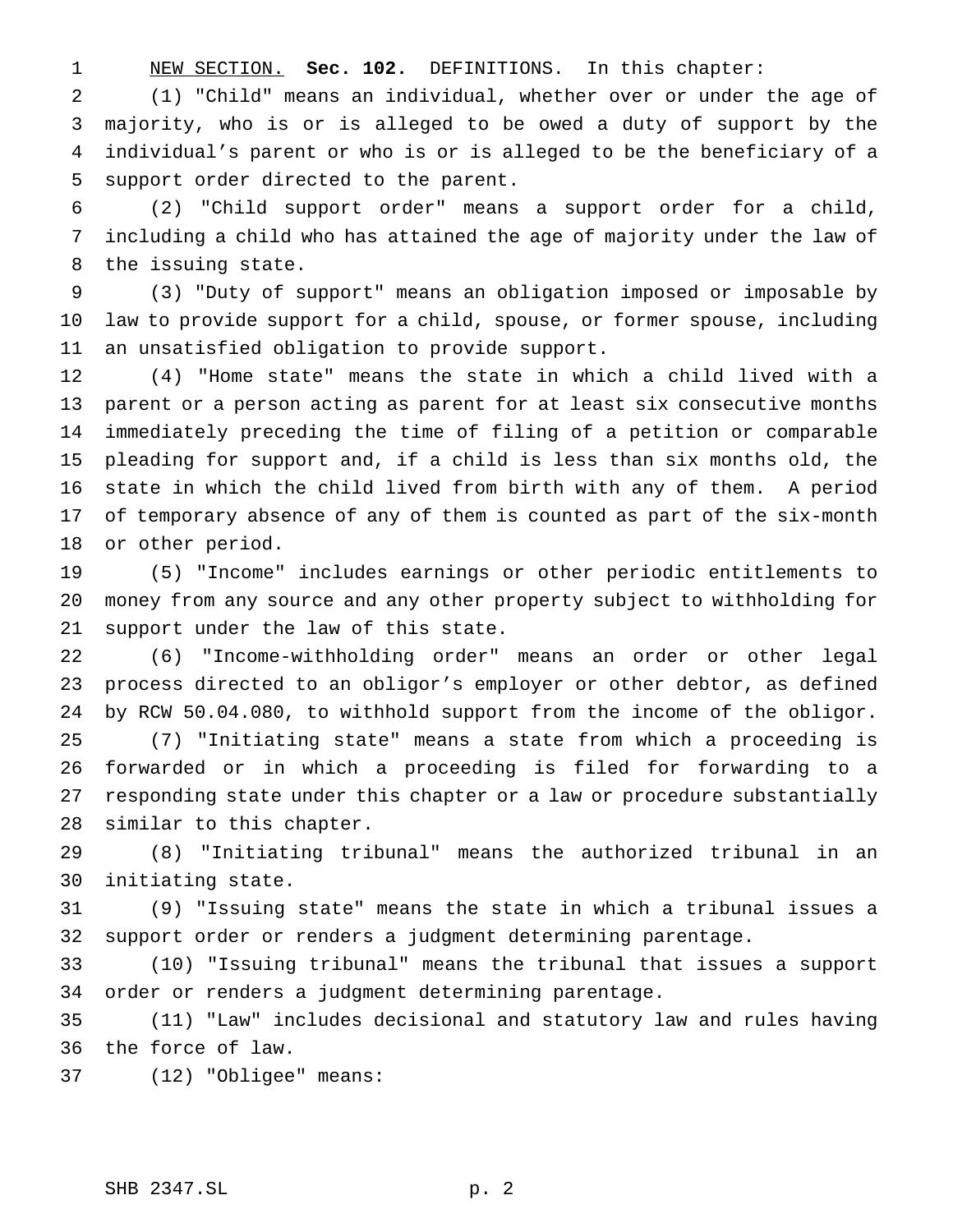(a) An individual to whom a duty of support is or is alleged to be owed or in whose favor a support order has been issued or a judgment determining parentage has been rendered;

 (b) A state or political subdivision to which the rights under a duty of support or support order have been assigned or which has independent claims based on financial assistance provided to an individual obligee; or

 (c) An individual seeking a judgment determining parentage of the individual's child.

 (13) "Obligor" means an individual, or the estate of a decedent: (a) Who owes or is alleged to owe a duty of support;

 (b) Who is alleged but has not been adjudicated to be a parent of a child; or

(c) Who is liable under a support order.

 (14) "Person" means: An individual, corporation, business trust, estate, trust, partnership, limited liability company, association, joint venture, government; governmental subdivision, agency, or instrumentality; public corporation; or any other legal or commercial entity.

 (15) "Record" means information that is inscribed on a tangible medium or that is stored in an electronic or other medium and is retrievable in perceivable form.

 (16) "Register" means to record or file a support order or judgment determining parentage in the appropriate location for the recording or filing of foreign judgments generally or foreign support orders specifically.

 (17) "Registering tribunal" means a tribunal in which a support order is registered.

 (18) "Responding state" means a state in which a proceeding is filed or to which a proceeding is forwarded for filing from an initiating state under this chapter or a law or procedure substantially similar to this chapter.

 (19) "Responding tribunal" means the authorized tribunal in a responding state.

 (20) "Spousal support order" means a support order for a spouse or former spouse of the obligor.

 (21) "State" means a state of the United States, the District of Columbia, Puerto Rico, the United States Virgin Islands, or any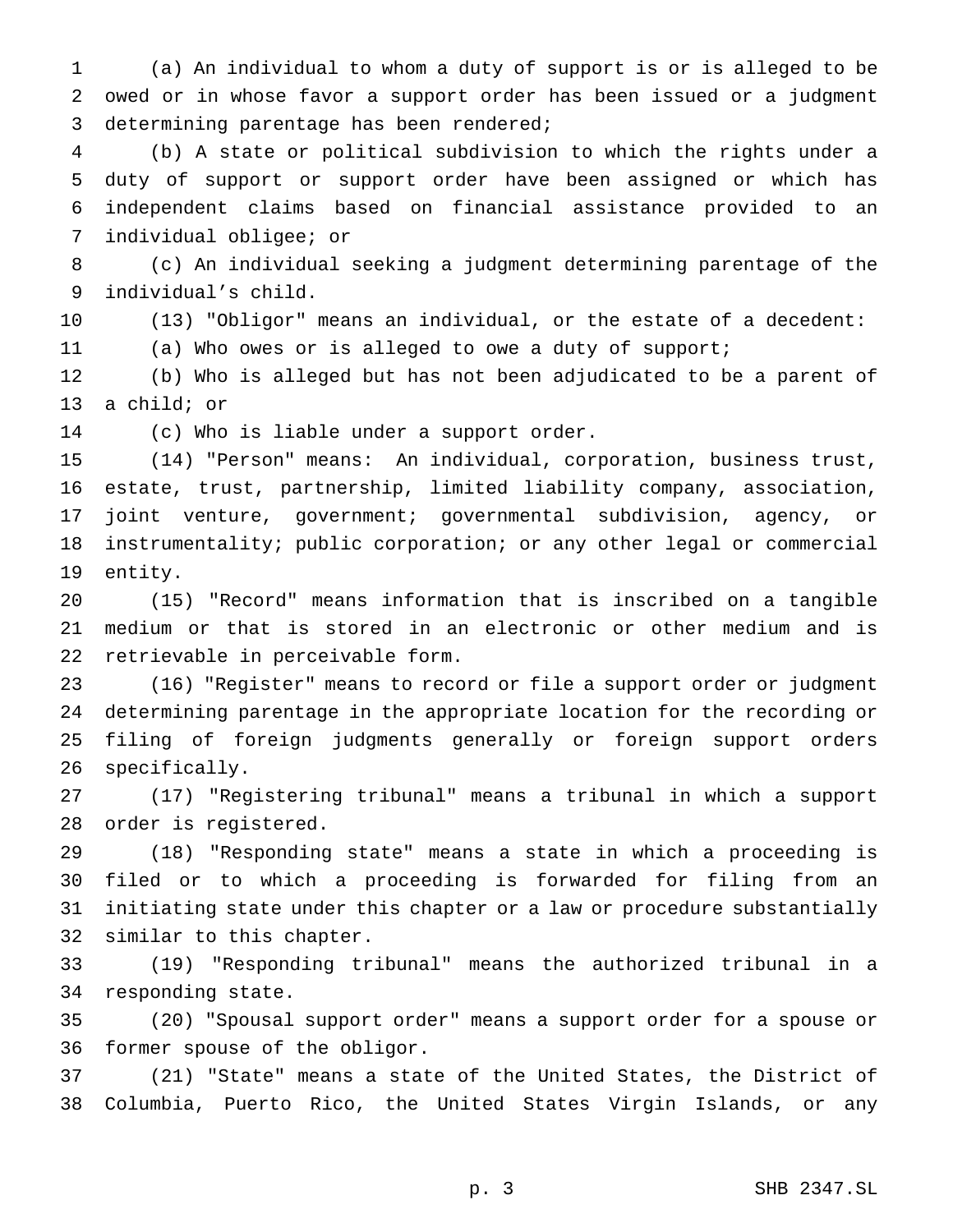territory or insular possession subject to the jurisdiction of the United States. The term includes:

(a) An Indian tribe; and

(b) A foreign country or political subdivision that:

 (i) Has been declared to be a foreign reciprocating country or political subdivision under federal law;

 (ii) Has established a reciprocal arrangement for child support with this state as provided in section 308 of this act; or

 (iii) Has enacted a law or established procedures for issuance and enforcement of support orders which are substantially similar to the procedures under this chapter.

 (22) "Support enforcement agency" means a public official or agency authorized to seek:

 (a) Enforcement of support orders or laws relating to the duty of support;

(b) Establishment or modification of child support;

(c) Determination of parentage;

(d) Location of obligors or their assets; or

(e) Determination of the controlling child support order.

 (23) "Support order" means a judgment, decree, order, or directive, whether temporary, final, or subject to modification, issued by a tribunal for the benefit of a child, a spouse, or a former spouse, that provides for monetary support, health care, arrearages, or reimbursement, and may include related costs and fees, interest, income withholding, attorneys' fees, and other relief.

 (24) "Tribunal" means a court, administrative agency, or quasi- judicial entity authorized to establish, enforce, or modify support orders or to determine parentage.

 NEW SECTION. **Sec. 103.** TRIBUNAL OF THIS STATE. The superior court is the state tribunal for judicial proceedings and the department of social and health services division of child support is the state tribunal for administrative proceedings.

 NEW SECTION. **Sec. 104.** REMEDIES CUMULATIVE. (1) Remedies provided by this chapter are cumulative and do not affect the availability of remedies under other law, including the recognition of a support order of a foreign country or political subdivision on the basis of comity.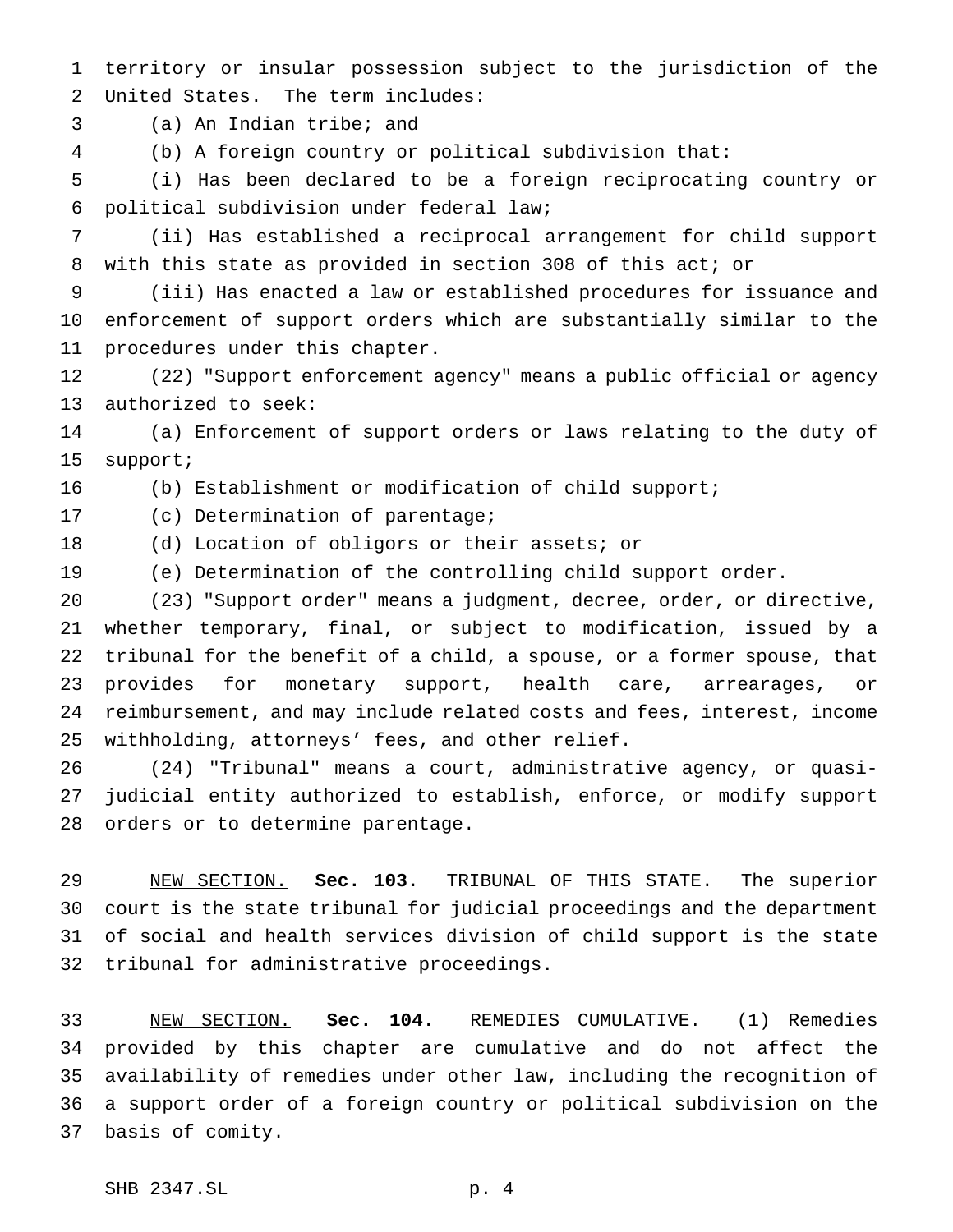- 
- (2) This chapter does not:

 (a) Provide the exclusive method of establishing or enforcing a support order under the law of this state; or

 (b) Grant a tribunal of this state jurisdiction to render judgment or issue an order relating to child custody or visitation in a proceeding under this chapter.

|    | ARTICLE 2                      |
|----|--------------------------------|
|    | <b>JURISDICTION</b>            |
|    | PART 1                         |
| 10 | EXTENDED PERSONAL JURISDICTION |

 NEW SECTION. **Sec. 201.** BASES FOR JURISDICTION OVER NONRESIDENT. (1) In a proceeding to establish or enforce a support order or to determine parentage, a tribunal of this state may exercise personal jurisdiction over a nonresident individual or the individual's guardian or conservator if:

 (a) The individual is personally served with a citation, summons, 17 or notice within this state;

 (b) The individual submits to the jurisdiction of this state by consent in a record, by entering a general appearance, or by filing a responsive document having the effect of waiving any contest to personal jurisdiction;

(c) The individual resided with the child in this state;

 (d) The individual resided in this state and provided prenatal expenses or support for the child;

 (e) The child resides in this state as a result of the acts or 26 directives of the individual;

 (f) The individual engaged in sexual intercourse in this state and the child may have been conceived by that act of intercourse;

 (g) The individual asserted parentage in the putative father registry maintained in this state by the state registrar of vital statistics; or

 (h) There is any other basis consistent with the Constitutions of this state and the United States for the exercise of personal jurisdiction.

 (2) The bases of personal jurisdiction set forth in subsection (1) of this section or in any other law of this state may not be used to acquire personal jurisdiction for a tribunal of the state to modify a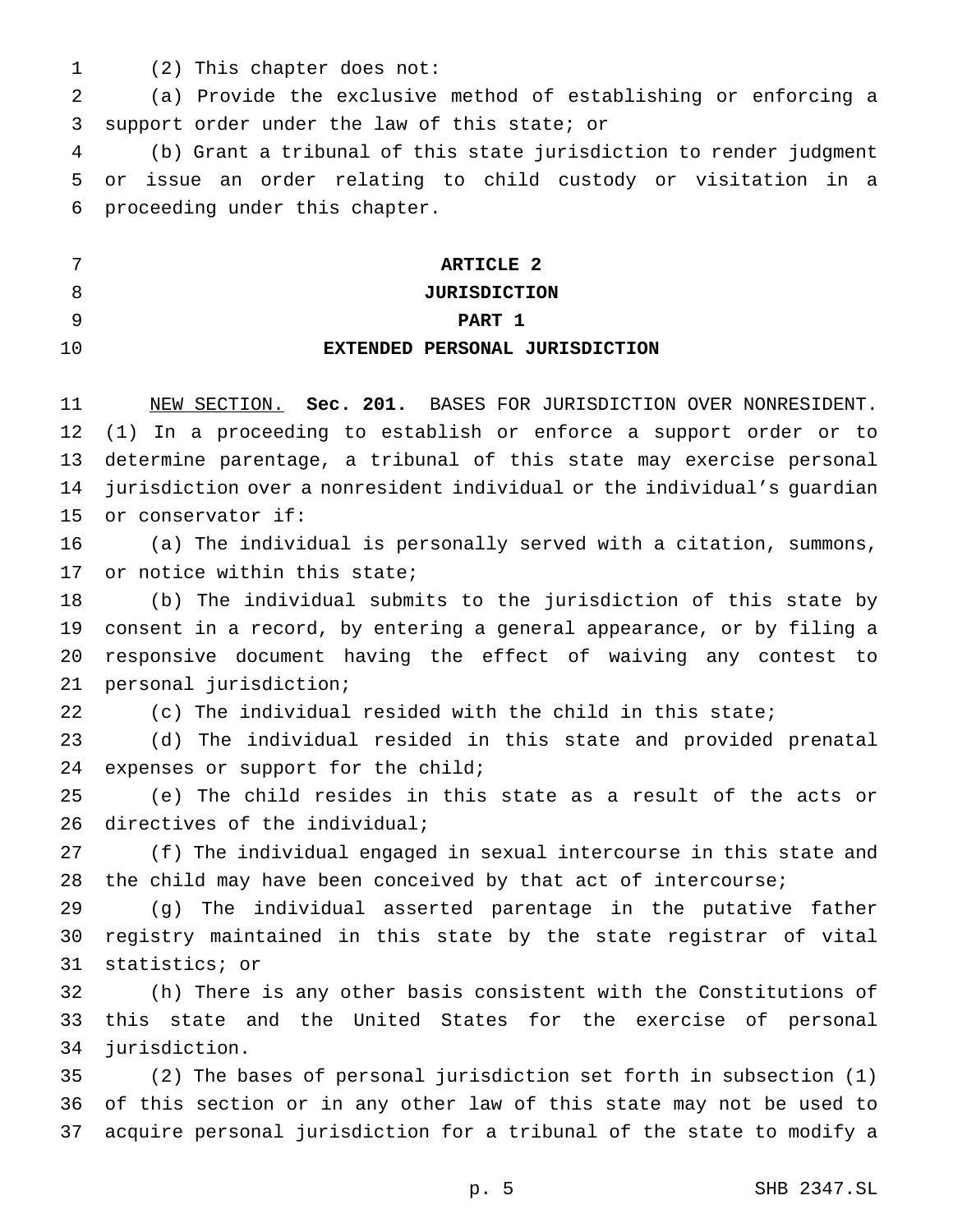child support order of another state unless the requirements of section 611 or 615 of this act are met.

 (3) Personal jurisdiction acquired under subsection (1) of this section continues so long as the tribunal of this state that acquired personal jurisdiction has continuing, exclusive jurisdiction to enforce or modify its order.

 NEW SECTION. **Sec. 202.** PROCEDURE WHEN EXERCISING JURISDICTION OVER NONRESIDENT. A tribunal of this state exercising personal jurisdiction over a nonresident under section 201 of this act or recognizing a support order of a foreign country or political subdivision on the basis of comity, may receive evidence from another state, pursuant to section 316 of this act, communicate with a tribunal of another state pursuant to section 317 of this act, and obtain discovery through a tribunal of another state pursuant to section 318 of this act. In all other respects, Articles 3 through 7 do not apply and the tribunal shall apply the procedural and substantive law of this state.

# **PART 2**

## **PROCEEDINGS INVOLVING TWO OR MORE STATES**

 NEW SECTION. **Sec. 203.** INITIATING AND RESPONDING TRIBUNAL OF THIS STATE. Under this chapter, a tribunal of this state may serve as an initiating tribunal to forward proceedings to another state and as a responding tribunal for proceedings initiated in another state.

 NEW SECTION. **Sec. 204.** SIMULTANEOUS PROCEEDINGS. (1) A tribunal of this state may exercise jurisdiction to establish a support order if the petition or comparable pleading is filed after a petition or comparable pleading is filed in another state only if:

 (a) The petition or comparable pleading in this state is filed before the expiration of the time allowed in the other state for filing a responsive pleading challenging the exercise of jurisdiction by the other state;

 (b) The contesting party timely challenges the exercise of jurisdiction in the other state; and

(c) If relevant, this state is the home state of the child.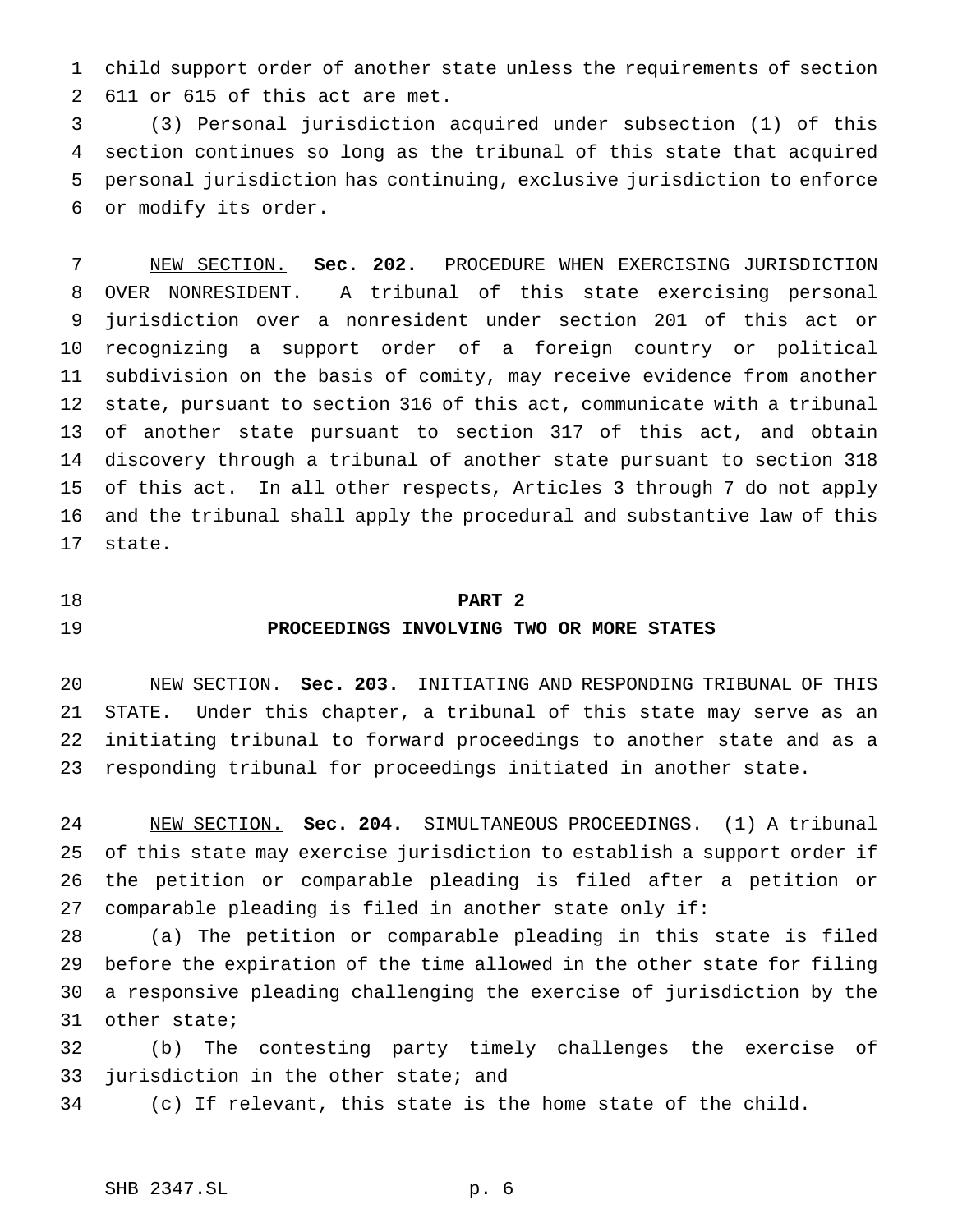(2) A tribunal of this state may not exercise jurisdiction to establish a support order if the petition or comparable pleading is filed before a petition or comparable pleading is filed in another state if:

 (a) The petition or comparable pleading in the other state is filed before the expiration of the time allowed in this state for filing a responsive pleading challenging the exercise of jurisdiction by this state;

 (b) The contesting party timely challenges the exercise of jurisdiction in this state; and

(c) If relevant, the other state is the home state of the child.

 NEW SECTION. **Sec. 205.** CONTINUING, EXCLUSIVE JURISDICTION TO MODIFY CHILD SUPPORT ORDER. (1) A tribunal of this state that has issued a child support order consistent with the law of this state has and shall exercise continuing, exclusive jurisdiction to modify its child support order if the order is the controlling order and:

 (a) At the time of the filing of a request for modification this state is the residence of the obligor, the individual obligee, or the child for whose benefit the support order is issued; or

 (b) Even if this state is not the residence of the obligor, the individual obligee, or the child for whose benefit the support order is issued, the parties consent in a record or in open court that the tribunal of this state may continue to exercise jurisdiction to modify its order.

 (2) A tribunal of this state that has issued a child support order consistent with the law of this state shall not exercise continuing, exclusive jurisdiction to modify the order if:

 (a) All of the parties who are individuals file consent in a record with the tribunal of this state that a tribunal of another state that has jurisdiction over at least one of the parties who is an individual or that is located in the state of residence of the child may modify the order and assume continuing, exclusive jurisdiction; or

(b) Its order is not the controlling order.

 (3) If a tribunal of another state has issued a child support order pursuant to the uniform interstate family support act or a law substantially similar to that act which modifies a child support order of a tribunal of this state, tribunals of this state shall recognize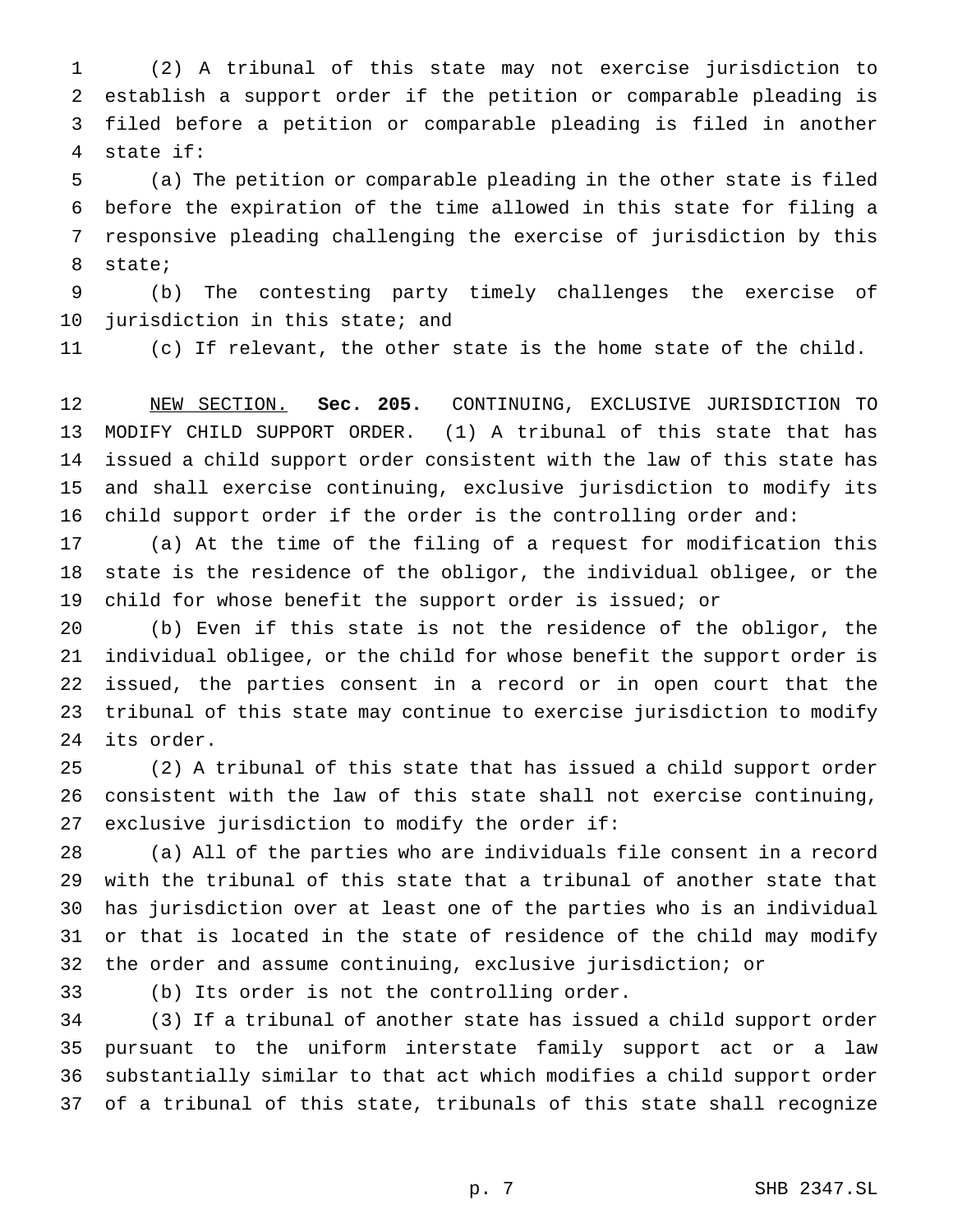the continuing, exclusive jurisdiction of the tribunal of the other state.

 (4) A tribunal of this state that lacks continuing, exclusive jurisdiction to modify a child support order may serve as an initiating tribunal to request a tribunal of another state to modify a support order issued in that state.

 (5) A temporary support order issued ex parte or pending resolution of a jurisdictional conflict does not create continuing, exclusive jurisdiction in the issuing tribunal.

 NEW SECTION. **Sec. 206.** CONTINUING JURISDICTION TO ENFORCE CHILD SUPPORT ORDER. (1) A tribunal of this state that has issued a child support order consistent with the law of this state may serve as an initiating tribunal to request a tribunal of another state to enforce: (a) The order if the order is the controlling order and has not been modified by a tribunal of another state that assumed jurisdiction pursuant to the uniform interstate family support act; or

 (b) A money judgment for arrears of support and interest on the order accrued before a determination that an order of other state is the controlling order.

 (2) A tribunal of this state having continuing jurisdiction over a support order may act as a responding tribunal to enforce the order.

**PART 3**

## **RECONCILIATION OF TWO OR MORE ORDERS**

 NEW SECTION. **Sec. 207.** DETERMINATION OF CONTROLLING CHILD SUPPORT ORDER. (1) If a proceeding is brought under this chapter and only one tribunal has issued a child support order, the order of that tribunal controls and must be so recognized.

 (2) If a proceeding is brought under this chapter, and two or more child support orders have been issued by tribunals of this state or another state with regard to the same obligor and same child, a tribunal of this state having personal jurisdiction over both the obligor and individual obligee shall apply the following rules and by order shall determine which order controls:

 (a) If only one of the tribunals would have continuing, exclusive jurisdiction under this chapter, the order of that tribunal controls and must be so recognized.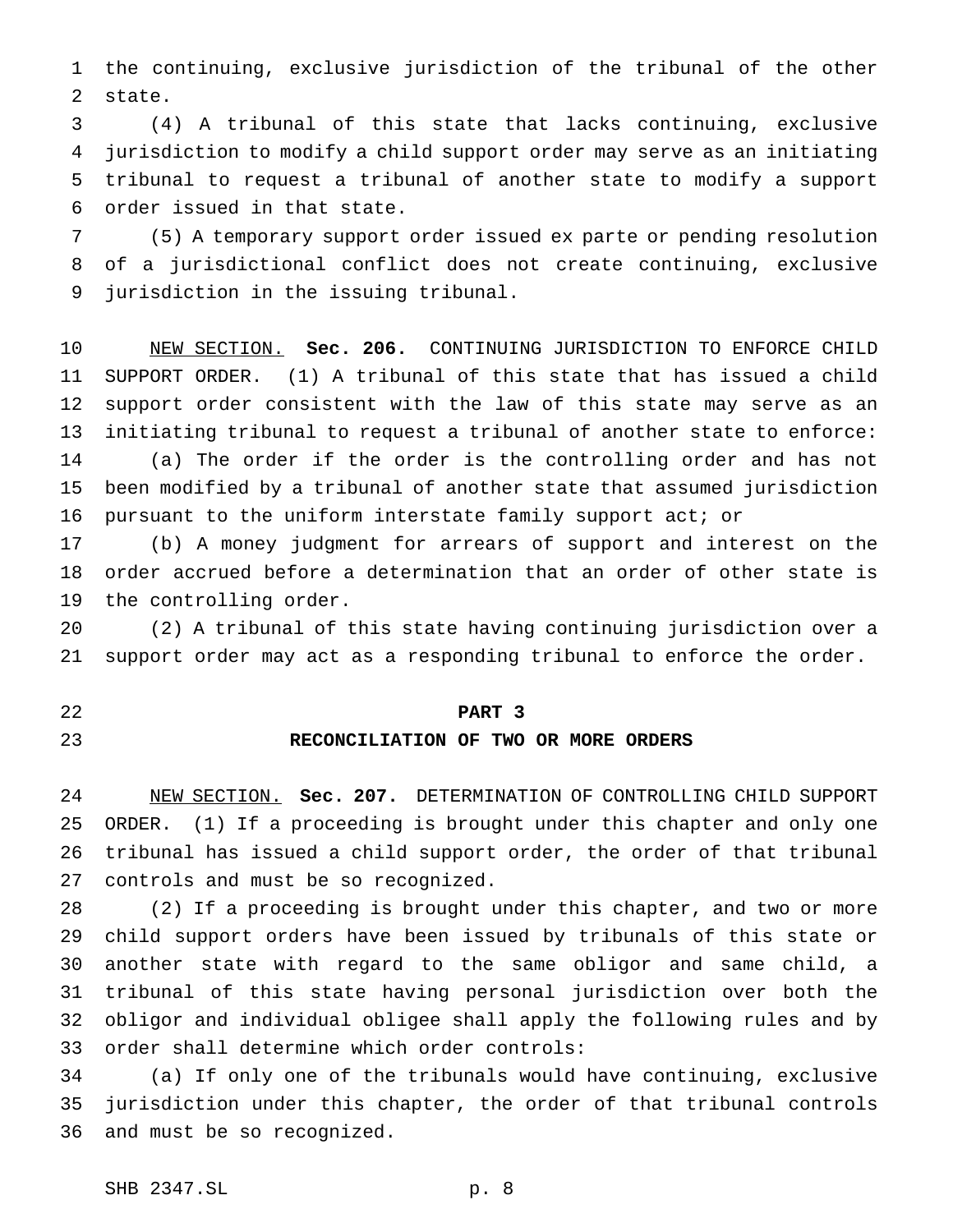(b) If more than one of the tribunals would have continuing, exclusive jurisdiction under this chapter, an order issued by a tribunal in the current home state of the child controls. However, if an order has not been issued in the current home state of the child, the order most recently issued controls.

 (c) If none of the tribunals would have continuing, exclusive jurisdiction under this chapter, the tribunal of this state shall issue a child support order, which controls.

 (3) If two or more child support orders have been issued for the same obligor and same child, upon request of a party who is an individual or a support enforcement agency, a tribunal of this state having personal jurisdiction over both the obligor and the obligee who is an individual shall determine which order controls under subsection (2) of this section. The request may be filed with a registration for enforcement or registration for modification pursuant to Article 6 of this chapter, or may be filed as a separate proceeding.

 (4) A request to determine which is the controlling order must be accompanied by a copy of every child support order in effect and the applicable record of payments. The requesting party shall give notice of the request to each party whose rights may be affected by the determination.

 (5) The tribunal that issued the controlling order under subsection (1), (2), or (3) of this section has continuing jurisdiction to the extent provided in section 205 or 206 of this act.

 (6) A tribunal of this state that determines by order which is the controlling order under subsection (2)(a) or (b) or (3) of this section or that issues a new controlling order under subsection (2)(c) of this section shall state in that order:

(a) The basis upon which the tribunal made its determination;

(b) The amount of prospective support, if any; and

 (c) The total amount of consolidated arrears and accrued interest, if any, under all of the orders after all payments made are credited as provided by section 209 of this act.

 (7) Within thirty days after issuance of an order determining which is the controlling order, the party obtaining the order shall file a certified copy of it in each tribunal that issued or registered an earlier order of child support. A party or support enforcement agency obtaining the order that fails to file a certified copy is subject to appropriate sanctions by a tribunal in which the issue of failure to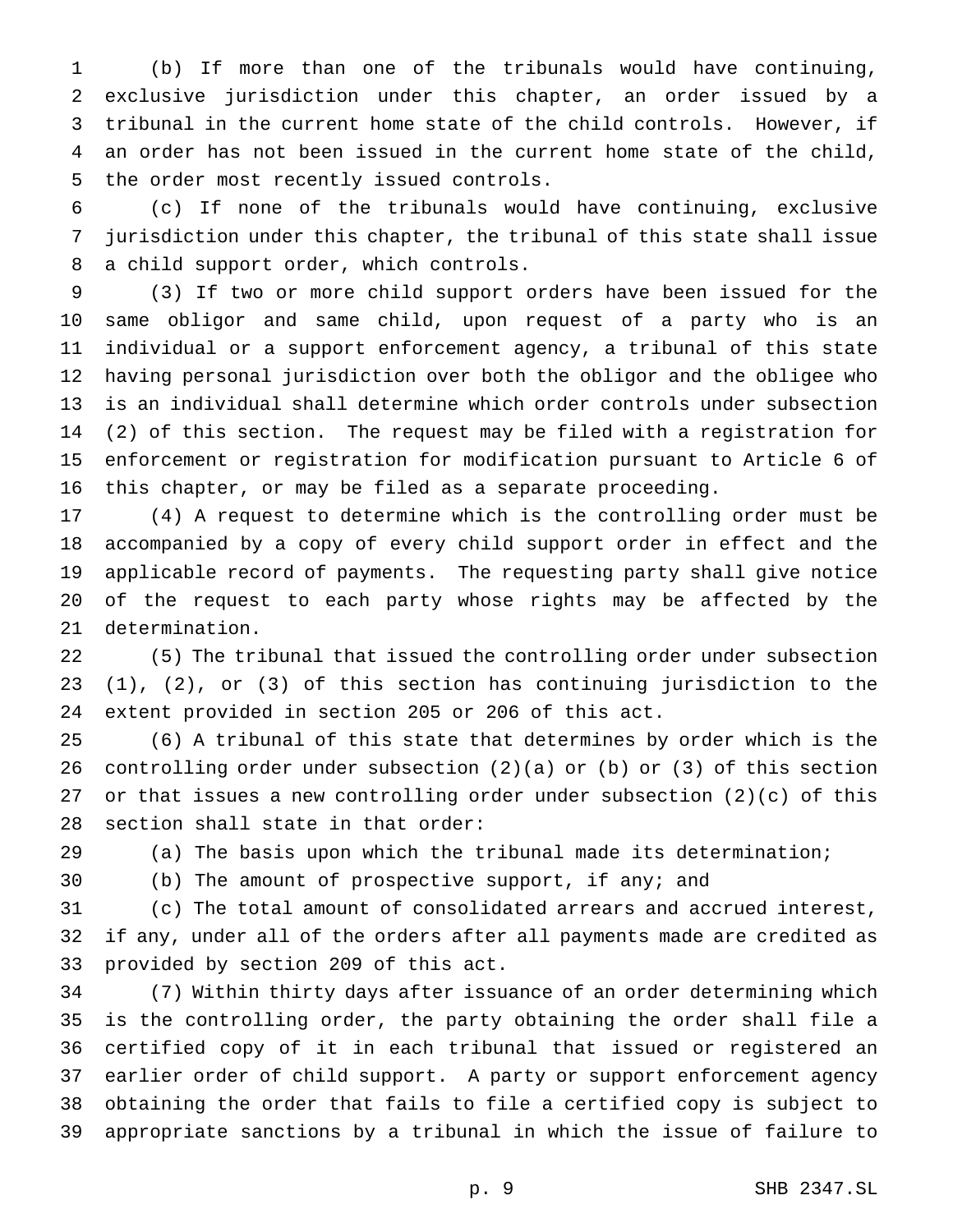file arises. The failure to file does not affect the validity or enforceability of the controlling order.

 (8) An order that has been determined to be the controlling order, or a judgment for consolidated arrears of support and interest, if any, made pursuant to this section must be recognized in proceedings under this chapter.

 NEW SECTION. **Sec. 208.** CHILD SUPPORT ORDERS FOR TWO OR MORE OBLIGEES. In responding to registrations or petitions for enforcement of two or more child support orders in effect at the same time with regard to the same obligor and different individual obligees, at least one of which was issued by a tribunal of another state, a tribunal of this state shall enforce those orders in the same manner as if the orders had been issued by a tribunal of this state.

 NEW SECTION. **Sec. 209.** CREDIT FOR PAYMENTS. A tribunal of this state shall credit amounts collected for a particular period pursuant to any child support order against the amounts owed for the same period under any other child support order for support of the same child issued by a tribunal of this or another state.

 NEW SECTION. **Sec. 210.** CONTINUING, EXCLUSIVE JURISDICTION OVER NONRESIDENT PARTY. If a party to a proceeding subject to the continuing, exclusive jurisdiction of a tribunal of this state no longer resides in the issuing state, in subsequent proceedings the tribunal may receive evidence from another state pursuant to section 316 of this act, to communicate with a tribunal of another state pursuant to section 317 of this act, and obtain discovery through a tribunal of another state pursuant to section 318 of this act. In all other respects, Articles 3 through 7 of this chapter do not apply and the tribunal shall apply the procedural and substantive law of this state.

 NEW SECTION. **Sec. 211.** CONTINUING, EXCLUSIVE JURISDICTION TO MODIFY SPOUSAL SUPPORT ORDER. (1) A tribunal of this state issuing a spousal support order consistent with the law of this state has continuing, exclusive jurisdiction to modify the spousal support order throughout the existence of the support obligation.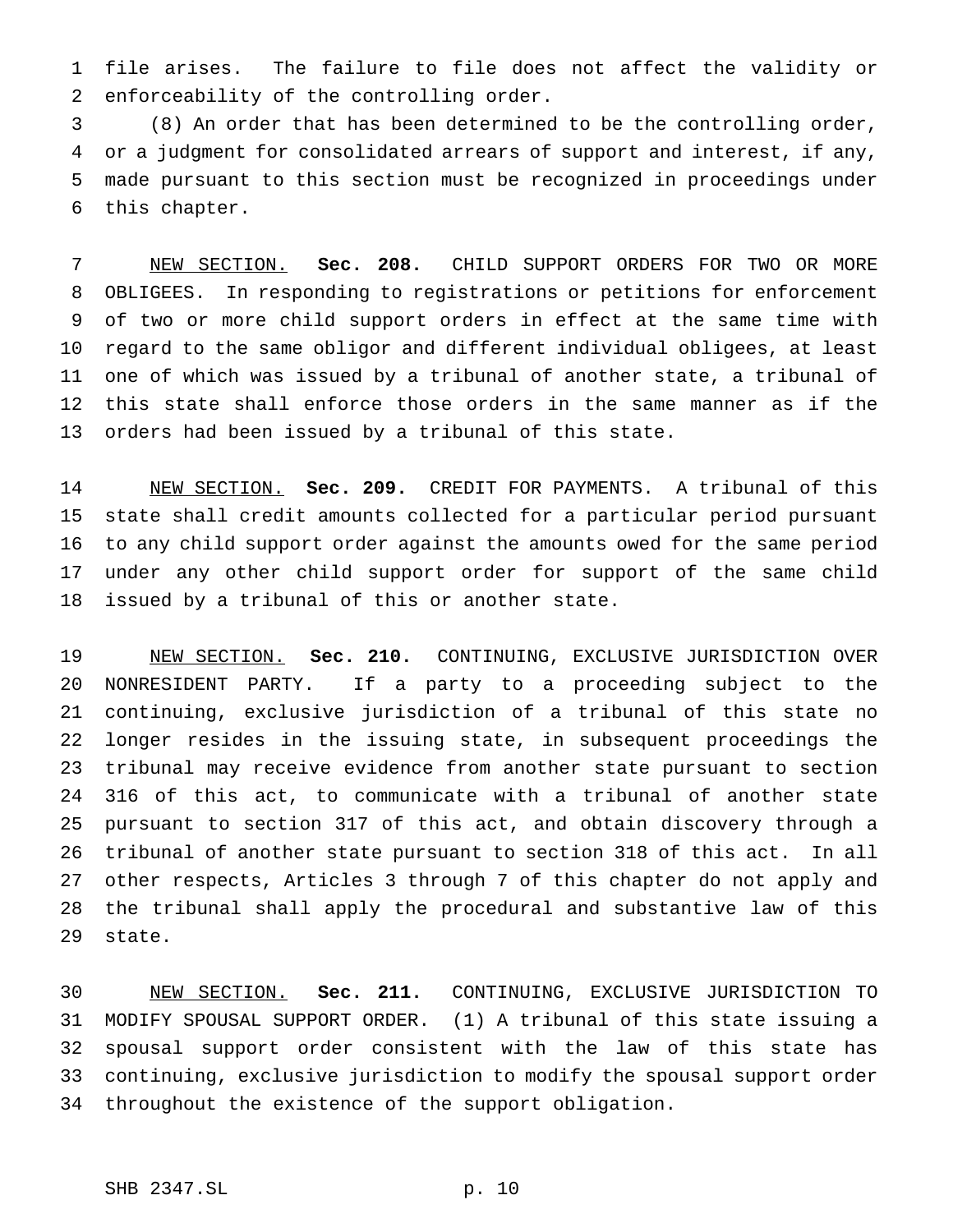(2) A tribunal of this state may not modify a spousal support order issued by a tribunal of another state having continuing, exclusive jurisdiction over that order under the law of that state.

 (3) A tribunal of this state that has continuing, exclusive jurisdiction over a spousal support order may serve as:

 (a) An initiating tribunal to request a tribunal of another state to enforce the spousal support order issued in this state; or

 (b) A responding tribunal to enforce or modify its own spousal support order.

### **ARTICLE 3**

## **CIVIL PROVISIONS OF GENERAL APPLICATION**

 NEW SECTION. **Sec. 301.** PROCEEDINGS UNDER THIS CHAPTER. (1) Except as otherwise provided in this chapter, this article applies to all proceedings under this chapter.

 (2) An individual petitioner or a support enforcement agency may initiate a proceeding authorized under this chapter by filing a petition in an initiating tribunal for forwarding to a responding tribunal or by filing a petition or a comparable pleading directly in a tribunal of another state which has or can obtain personal jurisdiction over the respondent.

 NEW SECTION. **Sec. 302.** PROCEEDING BY MINOR PARENT. A minor parent, or a guardian or other legal representative of a minor parent, may maintain a proceeding on behalf of or for the benefit of the minor's child.

 NEW SECTION. **Sec. 303.** APPLICATION OF LAW OF THIS STATE. Except as otherwise provided by this chapter, a responding tribunal of this state shall:

 (1) Apply the procedural and substantive law generally applicable to similar proceedings originating in this state and may exercise all powers and provide all remedies available in those proceedings; and (2) Determine the duty of support and the amount payable in accordance with the law and support guidelines of this state.

 NEW SECTION. **Sec. 304.** DUTIES OF INITIATING TRIBUNAL. (1) Upon the filing of a petition authorized by this chapter, an initiating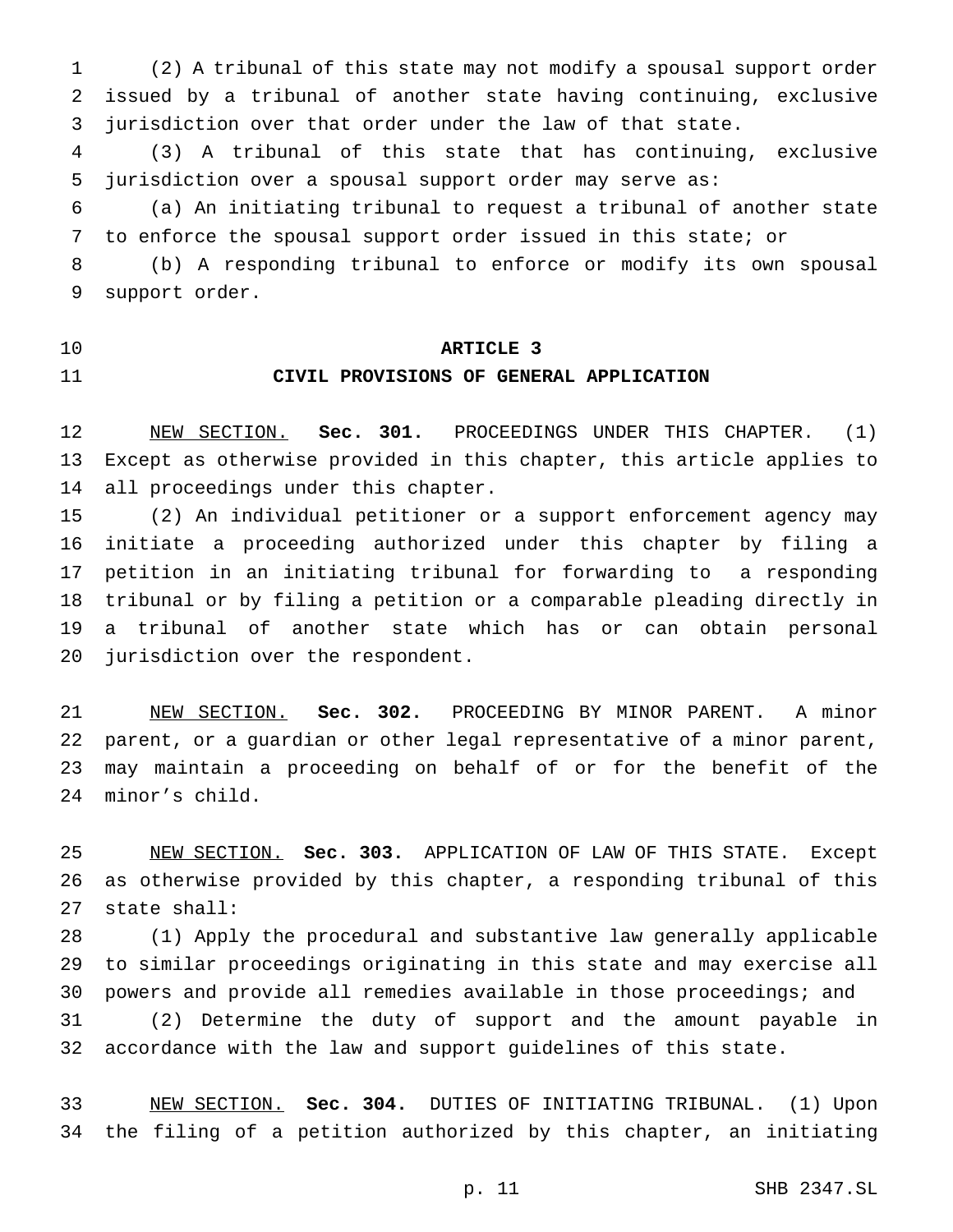tribunal of this state shall forward the petition and its accompanying documents:

 (a) To the responding tribunal or appropriate support enforcement agency in the responding state; or

 (b) If the identity of the responding tribunal is unknown, to the state information agency of the responding state with a request that they be forwarded to the appropriate tribunal and that receipt be acknowledged.

 (2) If requested by the responding tribunal, a tribunal of this state shall issue a certificate or other document and make findings required by the law of the responding state. If the responding state is a foreign country or political subdivision, upon request the tribunal shall specify the amount of support sought, convert that amount into the equivalent amount in the foreign currency under applicable official exchange rates as publicly reported, and provide any other documents necessary to satisfy the requirements of the responding state.

 NEW SECTION. **Sec. 305.** DUTIES AND POWERS OF RESPONDING TRIBUNAL. (1) When a responding tribunal of this state receives a petition or comparable pleading from an initiating tribunal or directly pursuant to section 301(2) of this act, it shall cause the petition or pleading to be filed and notify the petitioner where and when it was filed.

 (2) A responding tribunal of this state, to the extent not prohibited by other law, may do one or more of the following:

 (a) Issue or enforce a support order, modify a child support order, 26 determine the controlling child support order, or determine parentage; (b) Order an obligor to comply with a support order, specifying the 28 amount and the manner of compliance;

(c) Order income withholding;

 (d) Determine the amount of any arrearages, and specify a method of payment;

(e) Enforce orders by civil or criminal contempt, or both;

(f) Set aside property for satisfaction of the support order;

(g) Place liens and order execution on the obligor's property;

 (h) Order an obligor to keep the tribunal informed of the obligor's current residential address, telephone number, employer, address of 37 employment, and telephone number at the place of employment;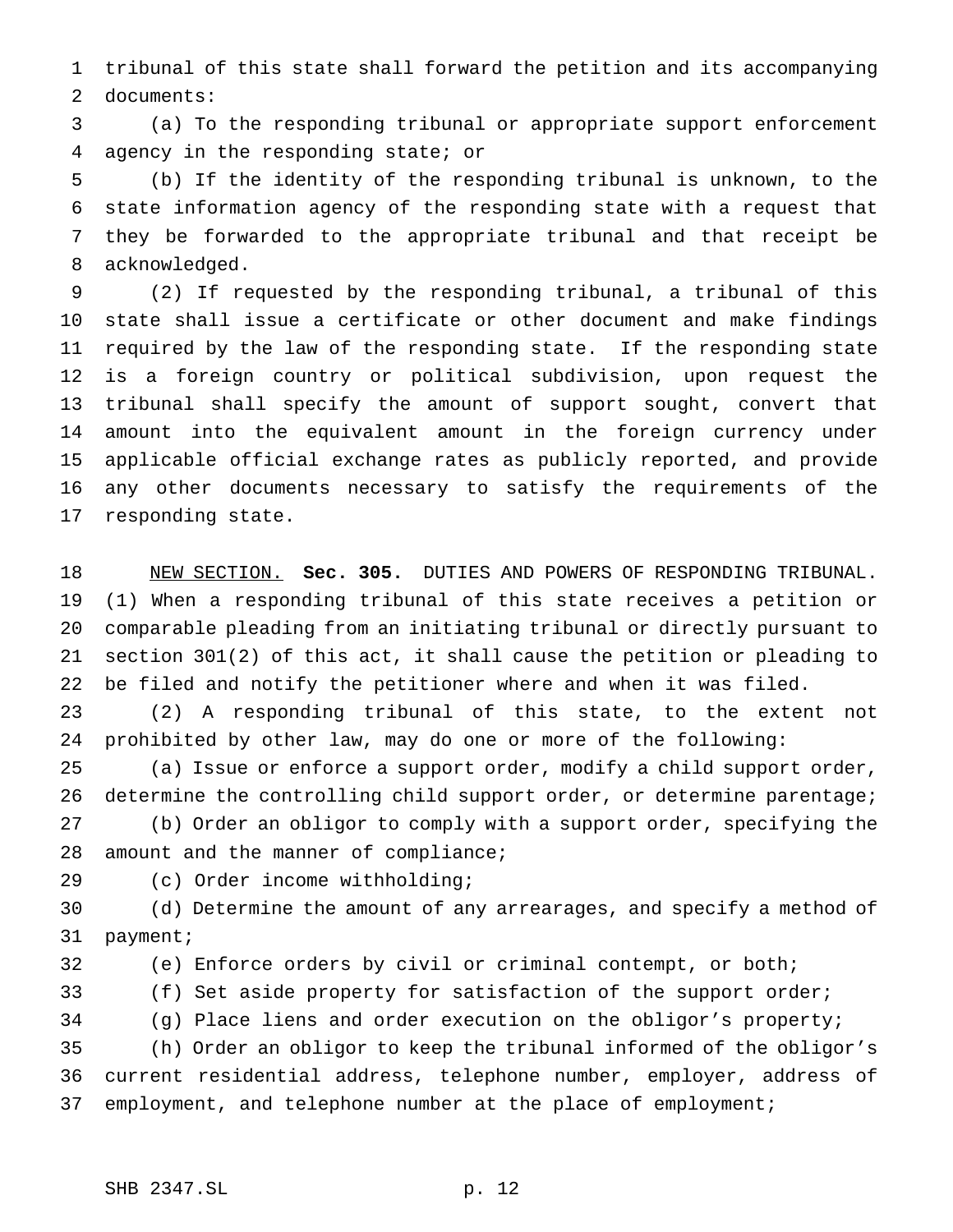(i) Issue a bench warrant or writ of arrest for an obligor who has failed after proper notice to appear at a hearing ordered by the tribunal and enter the bench warrant or writ of arrest in any local and state computer systems for criminal warrants;

 (j) Order the obligor to seek appropriate employment by specified methods;

 (k) Award reasonable attorneys' fees and other fees and costs; and (l) Grant any other available remedy.

 (3) A responding tribunal of this state shall include in a support order issued under this chapter, or in the documents accompanying the order, the calculations on which the support order is based.

 (4) A responding tribunal of this state may not condition the payment of a support order issued under this chapter upon compliance by a party with provisions for visitation.

 (5) If a responding tribunal of this state issues an order under this chapter, the tribunal shall send a copy of the order to the petitioner and the respondent and to the initiating tribunal, if any. (6) If requested to enforce a support order, arrears, or judgment or modify a support order stated in a foreign currency, a responding tribunal of this state shall convert the amount stated in the foreign currency to the equivalent amount in dollars under applicable official exchange rates as publicly reported.

 NEW SECTION. **Sec. 306.** INAPPROPRIATE TRIBUNAL. If a petition or comparable pleading is received by an inappropriate tribunal of this state, the tribunal shall forward the pleading and accompanying documents to an appropriate tribunal in this state or another state and notify the petitioner where and when the pleading was sent.

 NEW SECTION. **Sec. 307.** DUTIES OF SUPPORT ENFORCEMENT AGENCY. (1) A support enforcement agency of this state, upon request, shall provide services to a petitioner in a proceeding under this chapter.

 (2) A support enforcement agency of this state that is providing services to the petitioner shall:

 (a) Take all steps necessary to enable an appropriate tribunal in 34 this state or another state to obtain jurisdiction over the respondent; (b) Request an appropriate tribunal to set a date, time, and place for a hearing;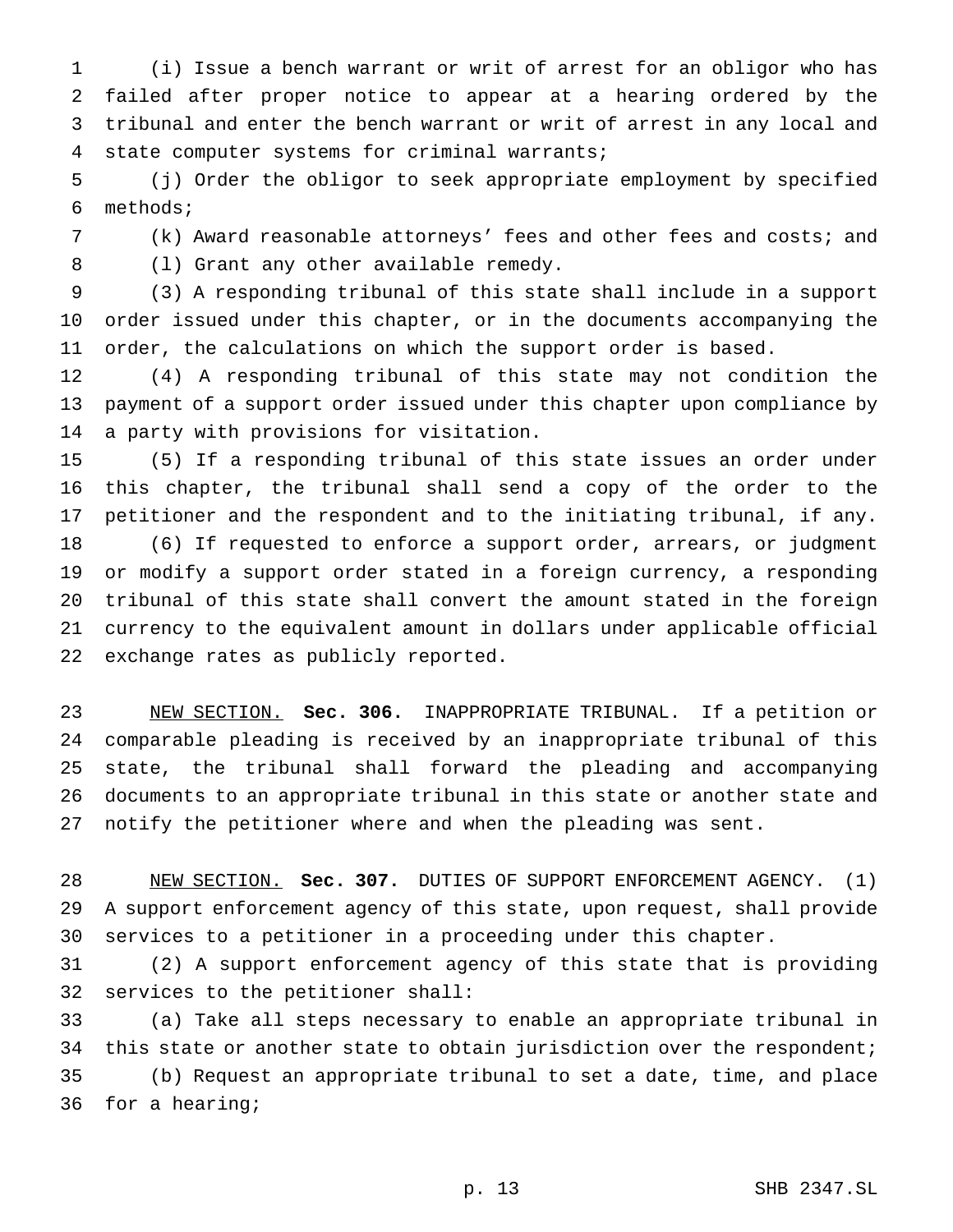(c) Make a reasonable effort to obtain all relevant information, including information as to income and property of the parties;

 (d) Within two days, exclusive of Saturdays, Sundays, and legal holidays, after receipt of a written notice in a record from an initiating, responding, or registering tribunal, send a copy of the notice to the petitioner;

 (e) Within two days, exclusive of Saturdays, Sundays, and legal holidays, after receipt of a written communication in a record from the respondent or the respondent's attorney, send a copy of the 10 communication to the petitioner; and

 (f) Notify the petitioner if jurisdiction over the respondent cannot be obtained.

 (3) A support enforcement agency of this state that requests registration of a child support order in this state for enforcement or for modification shall make reasonable efforts:

 (a) To ensure that the order to be registered is the controlling order; or

 (b) If two or more child support orders exist and the identity of the controlling order has not been determined, to ensure that a request for such a determination is made in a tribunal having jurisdiction to do so.

 (4) A support enforcement agency of this state that requests registration and enforcement of a support order, arrears, or judgment stated in a foreign currency shall convert the amounts stated in the foreign currency into the equivalent amounts in dollars under applicable official exchange rates as publicly reported.

 (5) A support enforcement agency of this state shall issue or request a tribunal of this state to issue a child support order and an income-withholding order that redirect payment of current support, arrears, and interest if requested to do so by a support enforcement agency of another state pursuant to section 319 of this chapter.

 (6) This chapter does not create or negate a relationship of attorney and client or other fiduciary relationship between a support enforcement agency or the attorney for the agency and the individual being assisted by the agency.

 NEW SECTION. **Sec. 308.** DUTY OF STATE OFFICIAL OR AGENCY. (1) If the appropriate state official or agency determines that the support enforcement agency is neglecting or refusing to provide services to an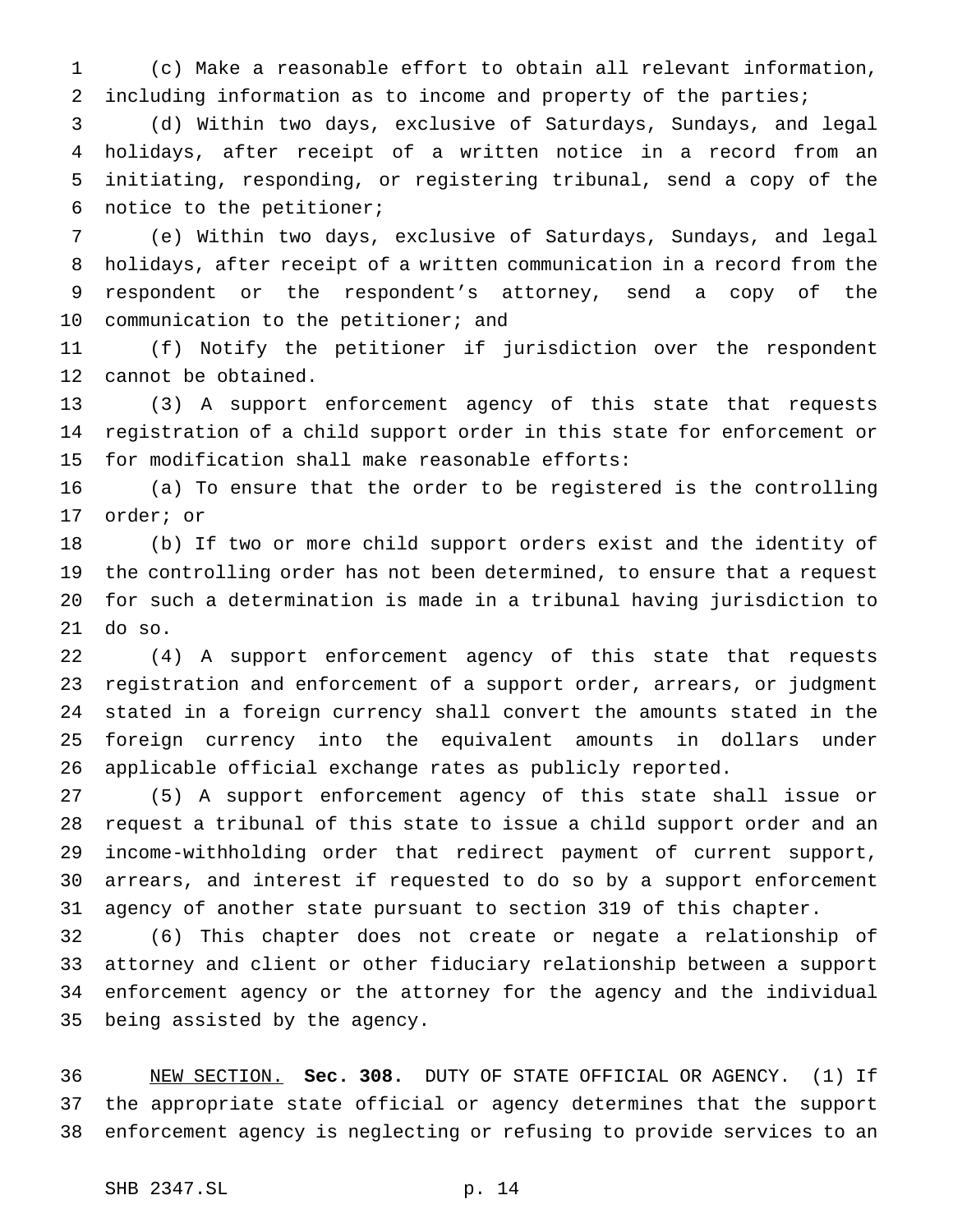individual, the state official or agency may order the agency to perform its duties under this chapter or may provide those services directly to the individual.

 (2) The appropriate state official or agency may determine that a foreign country or political subdivision has established a reciprocal arrangement for child support with this state and take appropriate action for notification of the determination.

 NEW SECTION. **Sec. 309.** PRIVATE COUNSEL. An individual may employ private counsel to represent the individual in proceedings authorized by this chapter.

 NEW SECTION. **Sec. 310.** DUTIES OF STATE INFORMATION AGENCY. (1) The Washington state support registry under chapter 26.23 RCW is the state information agency under this chapter.

(2) The state information agency shall:

 (a) Compile and maintain a current list, including addresses, of the tribunals in this state that have jurisdiction under this chapter and any support enforcement agencies in this state and transmit a copy 18 to the state information agency of every other state;

 (b) Maintain a register of names and addresses of tribunals and support enforcement agencies received from other states;

 (c) Forward to the appropriate tribunal in the county in this state in which the obligee who is an individual or the obligor resides, or in which the obligor's property is believed to be located, all documents concerning a proceeding under this chapter received from an initiating 25 tribunal or the state information agency of the initiating state; and

 (d) Obtain information concerning the location of the obligor and the obligor's property within this state not exempt from execution, by such means as postal verification and federal or state locator services, examination of telephone directories, requests for the obligor's address from employers, and examination of governmental records, including, to the extent not prohibited by other law, those relating to real property, vital statistics, law enforcement, taxation, motor vehicles, driver's licenses, and social security.

 NEW SECTION. **Sec. 311.** PLEADINGS AND ACCOMPANYING DOCUMENTS. (1) In a proceeding under this chapter, a petitioner seeking to establish a support order, to determine parentage, or to register and modify a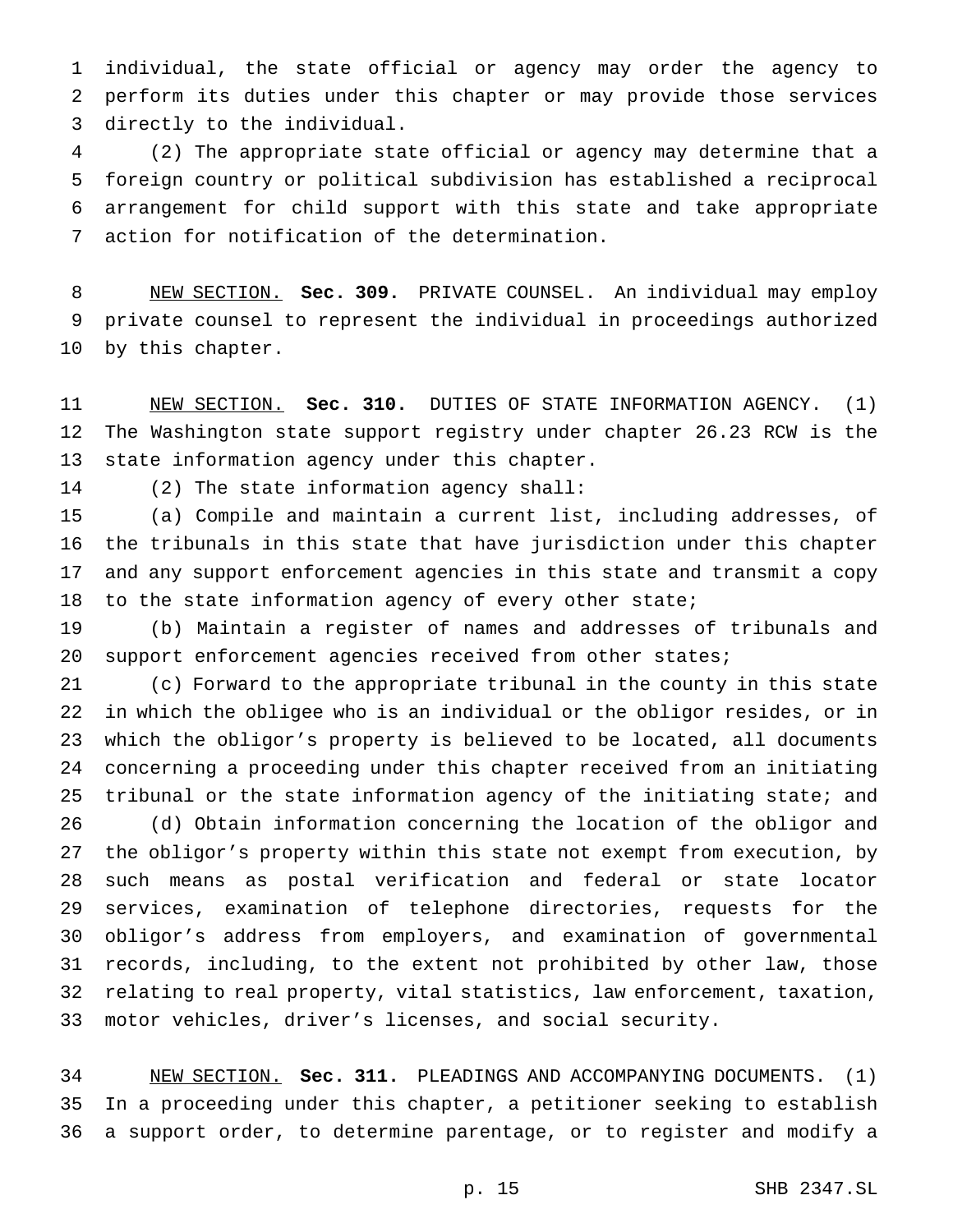support order of another state must file a petition. Unless otherwise ordered under section 312 of this act, the petition or accompanying documents must provide, so far as known, the name, residential address, and social security numbers of the obligor and the obligee or the parent and alleged parent, and the name, sex, residential address, social security number, and date of birth of each child for whose benefit support is sought or whose parentage is to be determined. Unless filed at the time of registration, the petition must be accompanied by a copy of any support order known to have been issued by another tribunal. The petition may include any other information that may assist in locating or identifying the respondent.

 (2) The petition must specify the relief sought. The petition and accompanying documents must conform substantially with the requirements imposed by the forms mandated by federal law for use in cases filed by a support enforcement agency.

 (3) A petitioner seeking to establish or modify a support order or to determine parentage in a proceeding under this chapter shall file a properly completed confidential information form or equivalent as described in RCW 26.23.050 to satisfy the requirements of subsection (1) of this section. A completed confidential information form shall be deemed an "accompanying document" under subsection (1) of this section.

 NEW SECTION. **Sec. 312.** NONDISCLOSURE OF INFORMATION IN EXCEPTIONAL CIRCUMSTANCES. If a party alleges in an affidavit or a pleading under oath that the health, safety, or liberty of a party or child would be jeopardized by disclosure of specific identifying information, that information must be sealed and may not be disclosed to the other party or the public. After a hearing in which a tribunal takes into consideration the health, safety, or liberty of the party or child, the tribunal may order disclosure of information that the tribunal determines to be in the interest of justice.

 NEW SECTION. **Sec. 313.** COSTS AND FEES. (1) The petitioner may not be required to pay a filing fee or other costs.

 (2) If an obligee prevails, a responding tribunal may assess against an obligor filing fees, reasonable attorneys' fees, other costs, and necessary travel and other reasonable expenses incurred by the obligee and the obligee's witnesses. The tribunal may not assess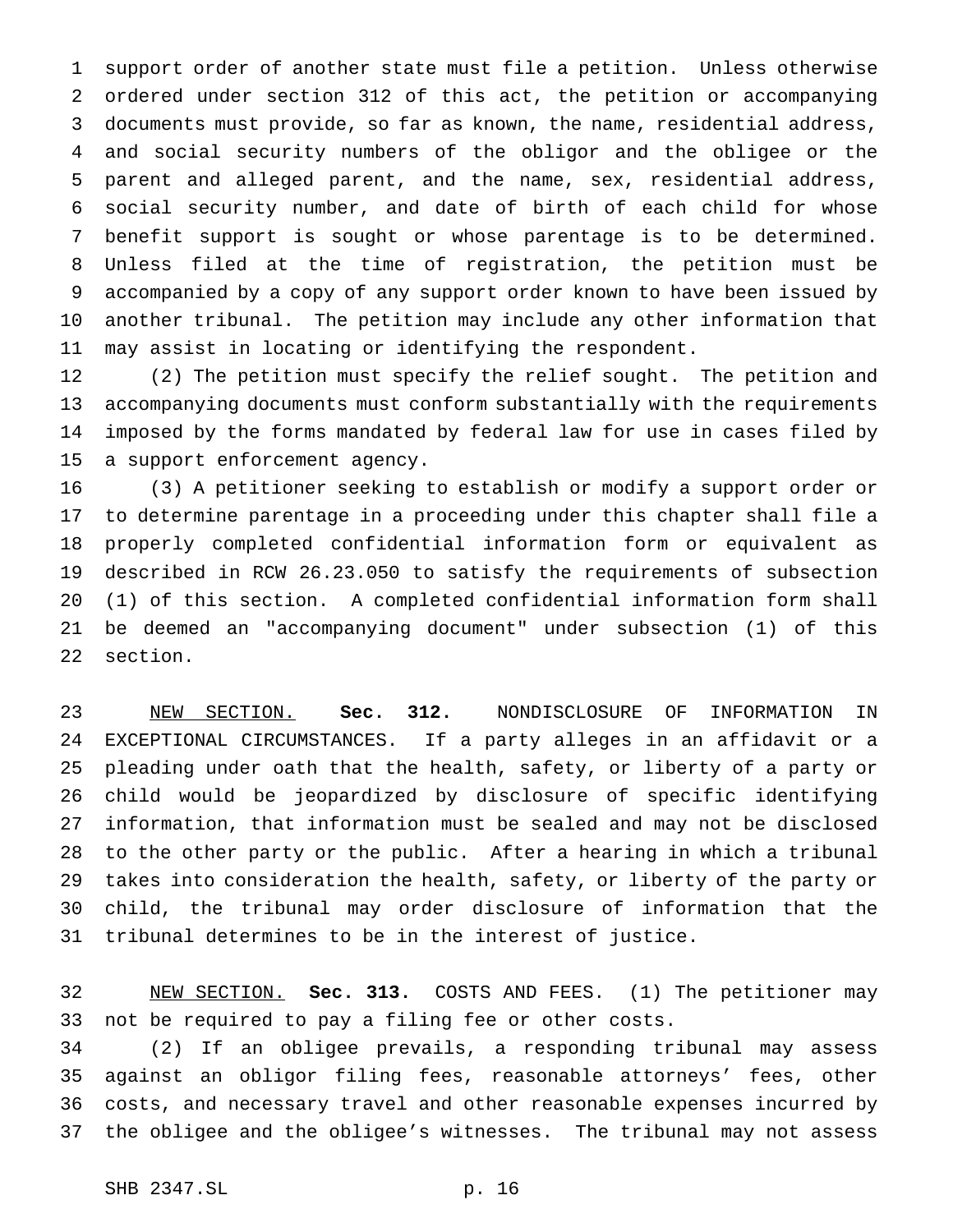fees, costs, or expenses against the obligee or the support enforcement agency of either the initiating or the responding state, except as provided by other law. Attorneys' fees may be taxed as costs, and may be ordered paid directly to the attorney, who may enforce the order in the attorney's own name. Payment of support owed to the obligee has priority over fees, costs, and expenses.

 (3) The tribunal shall order the payment of costs and reasonable attorneys' fees if it determines that a hearing was requested primarily for delay. In a proceeding under Article 6 of this chapter, a hearing is presumed to have been requested primarily for delay if a registered support order is confirmed or enforced without change.

 NEW SECTION. **Sec. 314.** LIMITED IMMUNITY OF PETITIONER. (1) Participation by a petitioner in a proceeding under this chapter before a responding tribunal, whether in person, by private attorney, or through services provided by the support enforcement agency, does not confer personal jurisdiction over the petitioner in another proceeding. (2) A petitioner is not amenable to service of civil process while

 physically present in this state to participate in a proceeding under this chapter.

 (3) The immunity granted by this section does not extend to civil litigation based on acts unrelated to a proceeding under this chapter committed by a party while physically present in this state to participate in the proceeding.

 NEW SECTION. **Sec. 315.** NONPARENTAGE AS DEFENSE. A party whose parentage of a child has been previously determined by or pursuant to law may not plead nonparentage as a defense to a proceeding under this chapter.

 NEW SECTION. **Sec. 316.** SPECIAL RULES OF EVIDENCE AND PROCEDURES. (1) The physical presence of a nonresident party who is an individual in a tribunal of this state is not required for the establishment, enforcement, or modification of a support order or the rendition of a judgment determining parentage.

 (2) An affidavit, a document substantially complying with federally mandated forms, or a document incorporated by reference in any of them, that would not be excluded under the hearsay rule if given in person,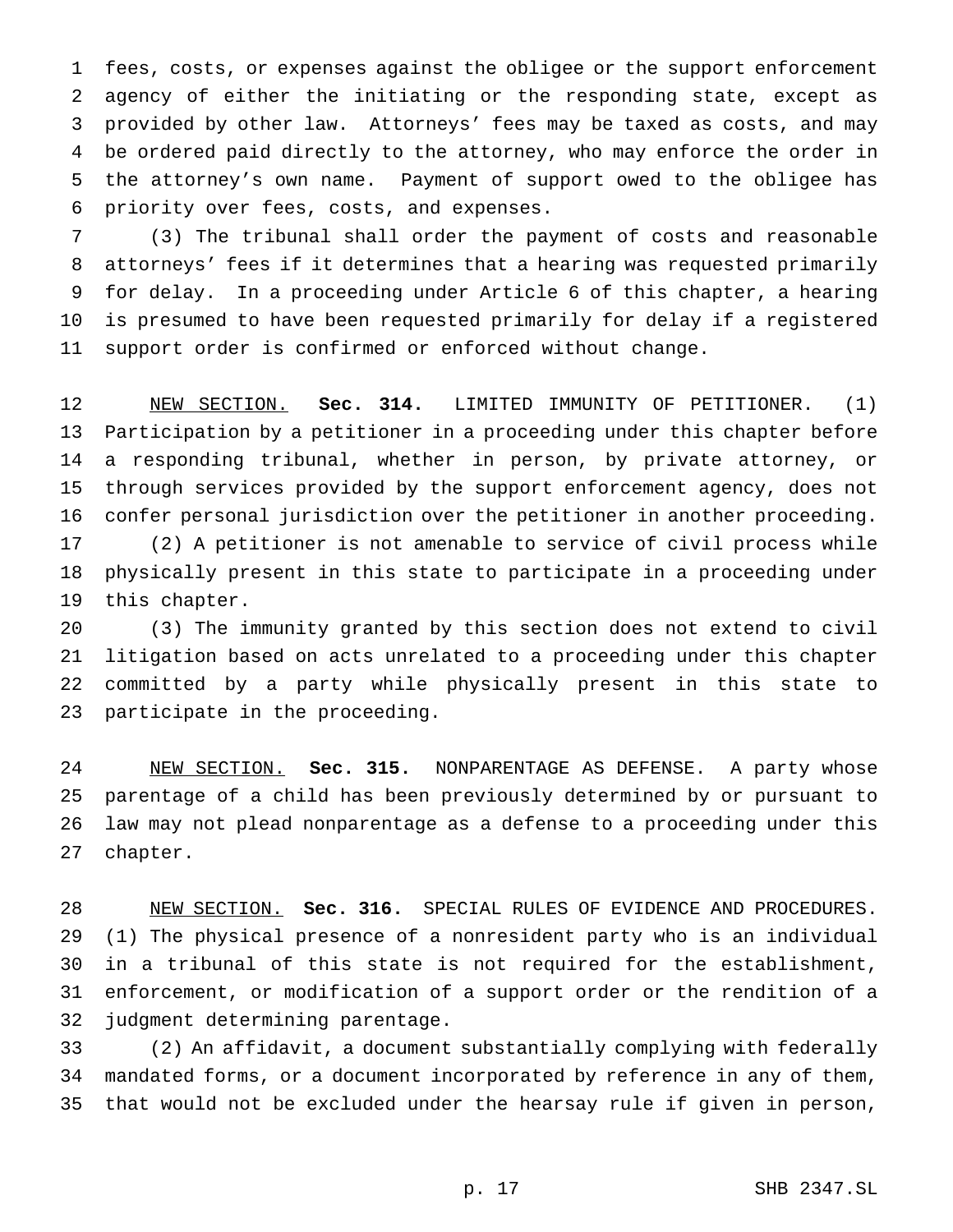is admissible in evidence if given under penalty of perjury by a party or witness residing in another state.

 (3) A copy of the record of child support payments certified as a true copy of the original by the custodian of the record may be forwarded to a responding tribunal. The copy is evidence of facts asserted in it, and is admissible to show whether payments were made.

 (4) Copies of bills for testing for parentage, and for prenatal and postnatal health care of the mother and child, furnished to the adverse party at least ten days before trial, are admissible in evidence to prove the amount of the charges billed and that the charges were reasonable, necessary, and customary.

 (5) Documentary evidence transmitted from another state to a tribunal of this state by telephone, telecopier, or other means that do not provide an original record may not be excluded from evidence on an objection based on the means of transmission.

 (6) In a proceeding under this chapter, a tribunal of this state shall permit a party or witness residing in another state to be deposed or to testify under penalty of perjury by telephone, audiovisual means, or other electronic means at a designated tribunal or other location in that state. A tribunal of this state shall cooperate with tribunals of other states in designating an appropriate location for the deposition or testimony.

 (7) If a party called to testify at a civil hearing refuses to answer on the ground that the testimony may be self-incriminating, the trier of fact may draw an adverse inference from the refusal.

 (8) A privilege against disclosure of communications between spouses does not apply in a proceeding under this chapter.

 (9) The defense of immunity based on the relationship of husband and wife or parent and child does not apply in a proceeding under this chapter.

 (10) A voluntary acknowledgment of paternity, certified as a true copy, is admissible to establish parentage of the child.

 NEW SECTION. **Sec. 317.** COMMUNICATIONS BETWEEN TRIBUNALS. A tribunal of this state may communicate with a tribunal of another state or foreign country or political subdivision in a record, or by telephone or other means, to obtain information concerning the laws, the legal effect of a judgment, decree, or order of that tribunal, and the status of a proceeding in the other state or foreign country or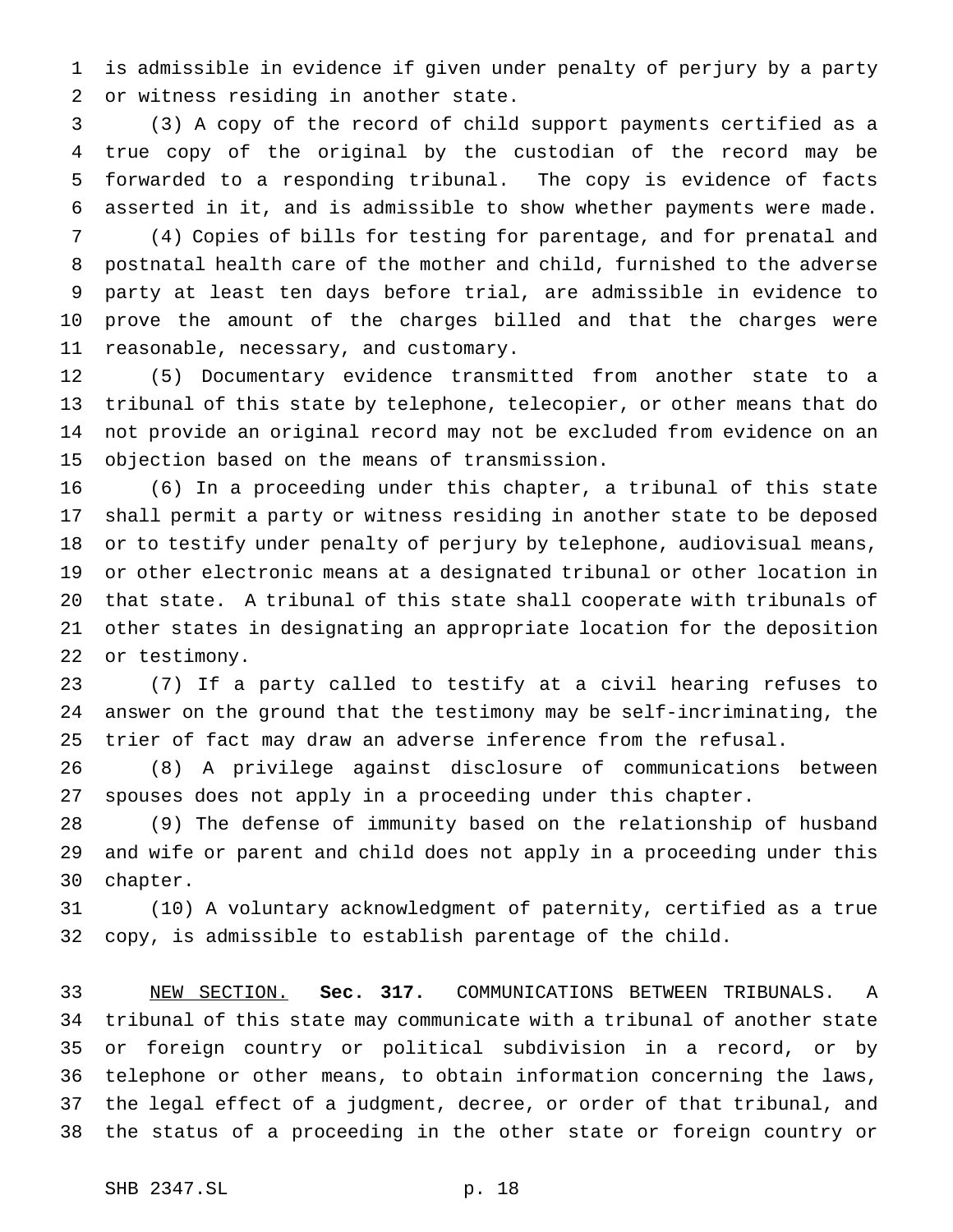political subdivision. A tribunal of this state may furnish similar information by similar means to a tribunal of another state or foreign country or political subdivision.

 NEW SECTION. **Sec. 318.** ASSISTANCE WITH DISCOVERY. A tribunal of this state may:

 (1) Request a tribunal of another state to assist in obtaining discovery; and

 (2) Upon request, compel a person over whom it has jurisdiction to respond to a discovery order issued by a tribunal of another state.

 NEW SECTION. **Sec. 319.** RECEIPT AND DISBURSEMENT OF PAYMENTS. (1) A support enforcement agency or tribunal of this state shall disburse promptly any amounts received pursuant to a support order, as directed by the order. The agency or tribunal shall furnish to a requesting party or tribunal of another state a certified statement by the custodian of the record of the amounts and dates of all payments received.

 (2) If the obligor, the obligee who is an individual, or the child does not reside in this state, upon request from the support enforcement agency of this state or another state, the support enforcement agency of this state or a tribunal of this state shall:

 (a) Direct that the support payment be made to the support enforcement agency in the state in which the obligee is receiving services; and

 (b) Issue and send to the obligor's employer a conforming income-withholding order or an administrative notice of change of payee, reflecting the redirected payments.

 (3) The support enforcement agency of this state receiving redirected payments from another state pursuant to a law similar to subsection (2) of this section shall furnish to a requesting party or tribunal of the other state a certified statement by the custodian of the record of the amount and dates of all payments received.

## **ARTICLE 4**

## **ESTABLISHMENT OF SUPPORT ORDER**

 NEW SECTION. **Sec. 401.** PETITION TO ESTABLISH SUPPORT ORDER. (1) If a support order entitled to recognition under this chapter has not

p. 19 SHB 2347.SL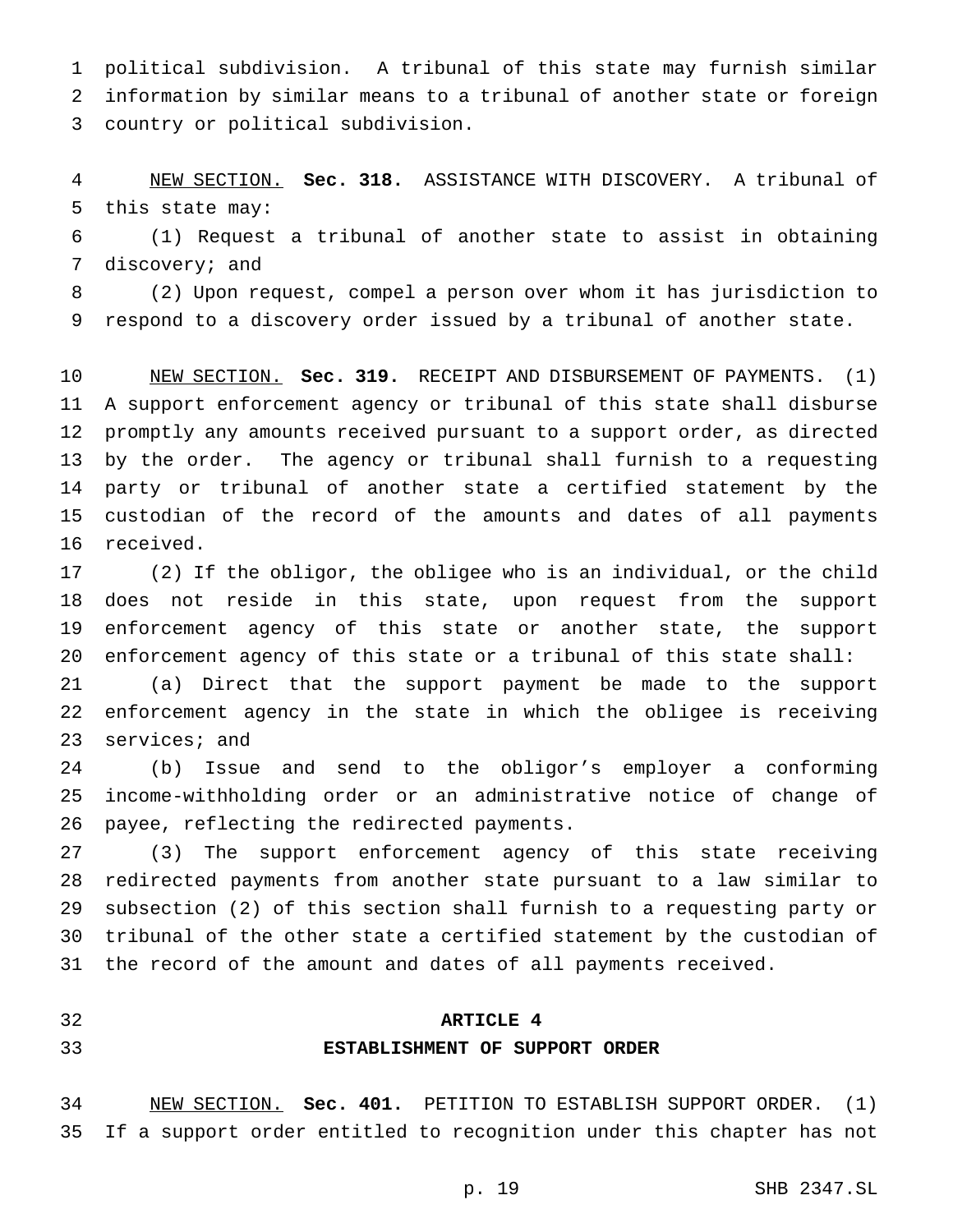been issued, a responding tribunal of this state may issue a support order if:

(a) The individual seeking the order resides in another state; or

 (b) The support enforcement agency seeking the order is located in another state.

 (2) The tribunal may issue a temporary child support order if the tribunal determines that such an order is appropriate and the individual ordered to pay is:

(a) A presumed father of the child;

(b) Petitioning to have his paternity adjudicated;

(c) Identified as the father of the child through genetic testing;

 (d) An alleged father who has declined to submit to genetic testing;

 (e) Shown by clear and convincing evidence to be the father of the child;

(f) An acknowledged father as provided by applicable state law;

(g) The mother of the child; or

 (h) An individual who has been ordered to pay child support in a previous proceeding and the order has not been reversed or vacated.

 (3) Upon finding, after notice and opportunity to be heard, that an obligor owes a duty of support, the tribunal shall issue a support order directed to the obligor and may issue other orders pursuant to section 305 of this act.

## **ARTICLE 5**

# **ENFORCEMENT OF ORDER OF ANOTHER STATE WITHOUT REGISTRATION**

 NEW SECTION. **Sec. 501.** EMPLOYER'S RECEIPT OF INCOME-WITHHOLDING ORDER OF ANOTHER STATE. An income-withholding order issued in another state may be sent by or on behalf of the obligee, or by the support enforcement agency, to the person defined as the obligor's employer under RCW 50.04.080 without first filing a petition or comparable pleading or registering the order with a tribunal of this state.

 NEW SECTION. **Sec. 502.** EMPLOYER'S COMPLIANCE WITH INCOME- WITHHOLDING ORDER OF ANOTHER STATE. (1) Upon receipt of an income- withholding order, the obligor's employer shall immediately provide a copy of the order to the obligor.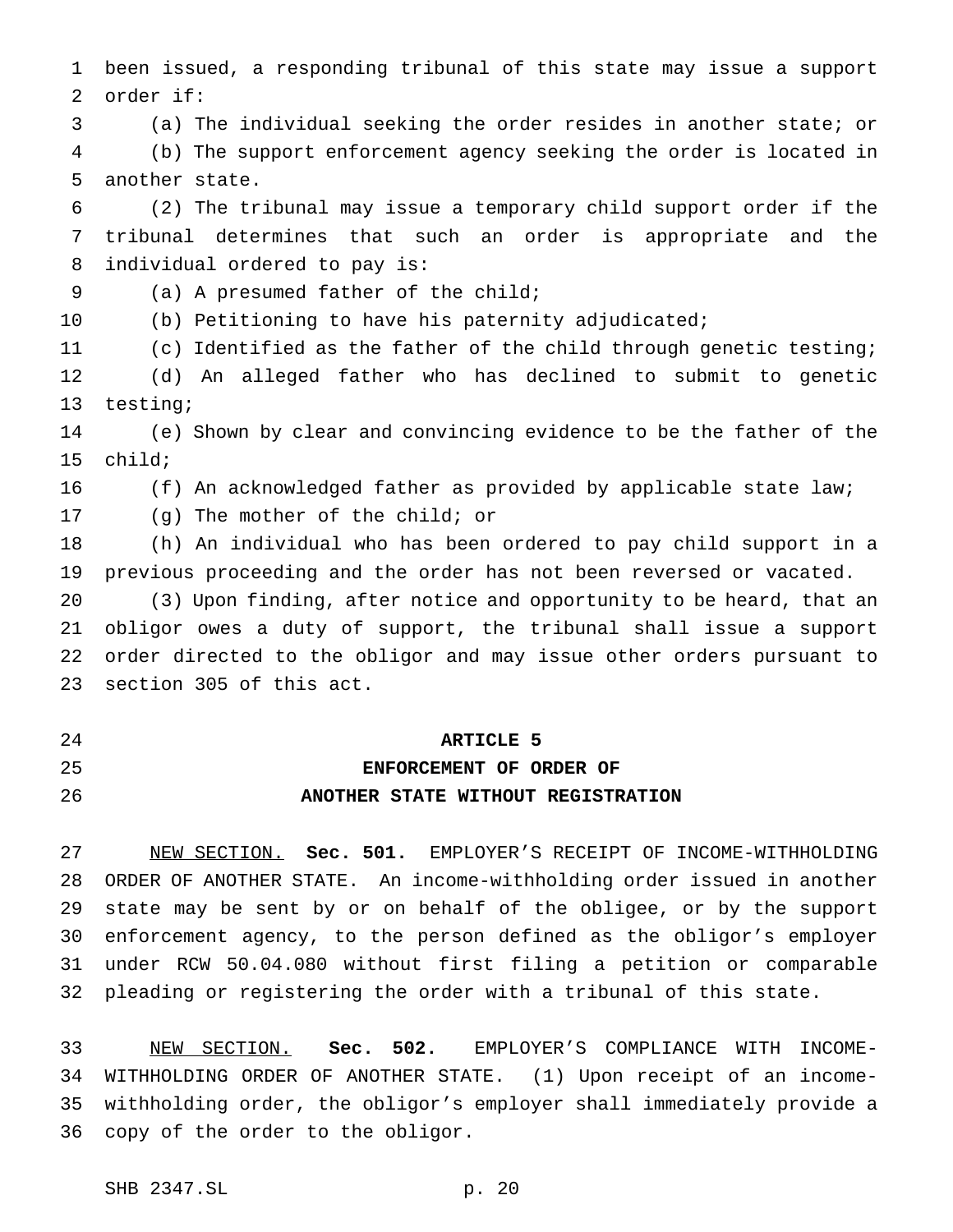(2) The employer shall treat an income-withholding order issued in another state that appears regular on its face as if it had been issued by a tribunal of this state.

 (3) Except as provided in subsection (4) of this section and section 503 of this act, the employer shall withhold and distribute the funds as directed in the withholding order by complying with terms of the order which specify:

 (a) The duration and amount of periodic payments of current child support, stated as a sum certain;

 (b) The person designated to receive payments and the address to 11 which the payments are to be forwarded;

 (c) Medical support, whether in the form of periodic cash payment, stated as a sum certain, or ordering the obligor to provide health insurance coverage for the child under a policy available through the obligor's employment;

 (d) The amount of periodic payments of fees and costs for a support enforcement agency, the issuing tribunal, and the obligee's attorney, stated as sums certain; and

 (e) The amount of periodic payments of arrearages and interest on arrearages, stated as sums certain.

 (4) An employer shall comply with the law of the state of the obligor's principal place of employment for withholding from income with respect to:

24 (a) The employer's fee for processing an income-withholding order;

 (b) The maximum amount permitted to be withheld from the obligor's income; and

 (c) The times within which the employer must implement the withholding order and forward the child support payment.

 NEW SECTION. **Sec. 503.** EMPLOYER'S COMPLIANCE WITH TWO OR MORE INCOME-WITHHOLDING ORDERS. If an obligor's employer receives two or more income-withholding orders with respect to the earnings of the same obligor, the employer satisfies the terms of the orders if the employer complies with the law of the state of the obligor's principal place of employment to establish the priorities for withholding and allocating income withheld for two or more child support obligees.

 NEW SECTION. **Sec. 504.** IMMUNITY FROM CIVIL LIABILITY. An employer who complies with an income-withholding order issued in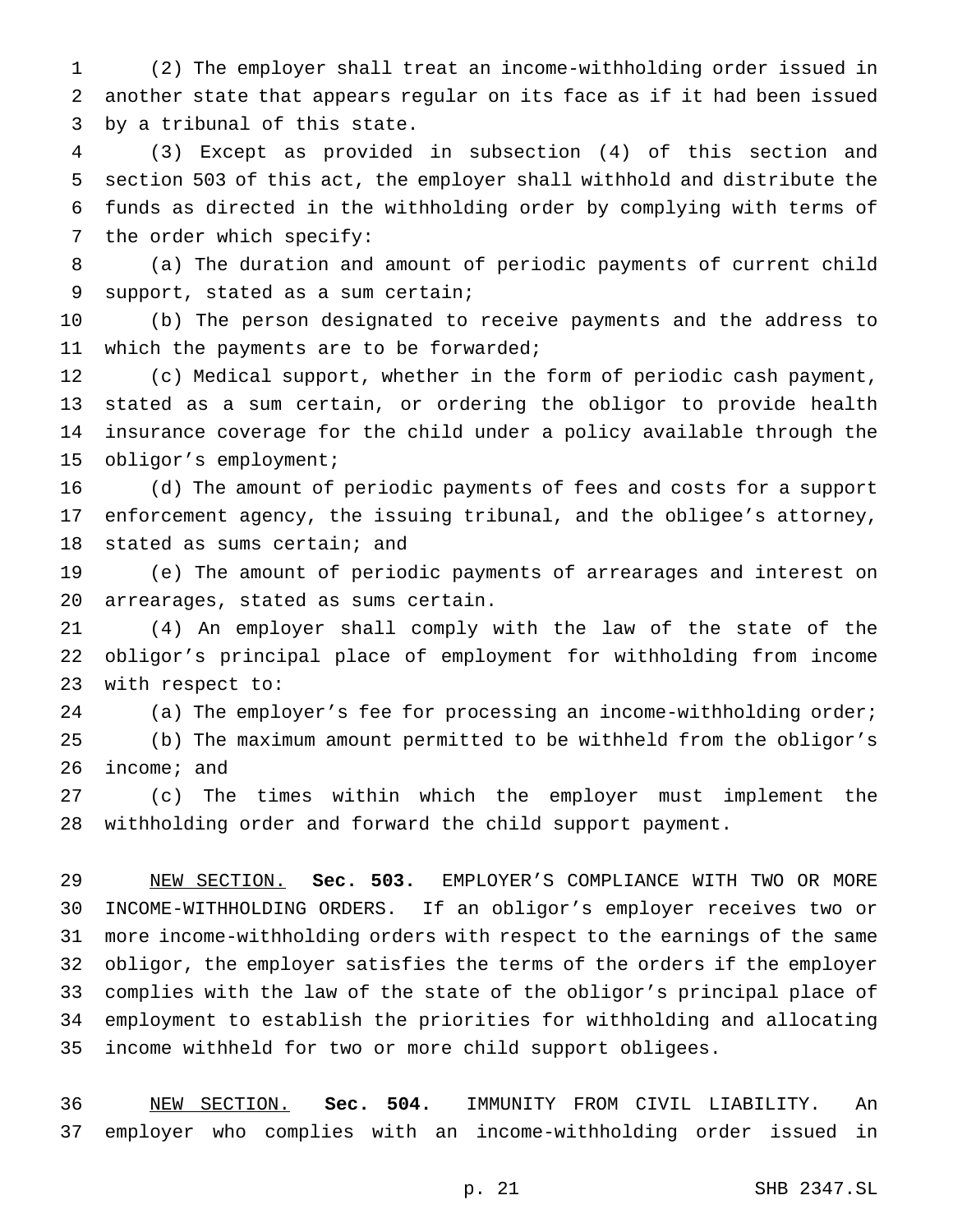another state in accordance with this article is not subject to civil liability to an individual or agency with regard to the employer's withholding of child support from the obligor's income.

 NEW SECTION. **Sec. 505.** PENALTIES FOR NONCOMPLIANCE. An employer who willfully fails to comply with an income-withholding order issued by another state and received for enforcement is subject to the same penalties that may be imposed for noncompliance with an order issued by a tribunal of this state.

 NEW SECTION. **Sec. 506.** CONTEST BY OBLIGOR. (1) An obligor may contest the validity or enforcement of an income-withholding order issued in another state and received directly by an employer in this state by registering the order in a tribunal of this state and filing a contest to that order as provided in Article 6 of this chapter, or otherwise contesting the order in the same manner as if the order had been issued by a tribunal of this state. Section 604 of this act applies to the contest.

(2) The obligor shall give notice of the contest to:

 (a) A support enforcement agency providing services to the obligee; (b) Each employer that has directly received an income-withholding 20 order relating to the obligor; and

 (c) The person designated to receive payments in the income- withholding order or, if no person or agency is designated, to the obligee.

 NEW SECTION. **Sec. 507.** ADMINISTRATIVE ENFORCEMENT OF ORDERS. (1) A party or support enforcement agency seeking to enforce a support order or an income-withholding order, or both, issued by a tribunal of another state may send the documents required for registering the order to a support enforcement agency of this state.

 (2) Upon receipt of the documents, the support enforcement agency, without initially seeking to register the order, shall consider and, if appropriate, use any administrative procedure authorized by the law of this state to enforce a support order or an income-withholding order, or both. If the obligor does not contest administrative enforcement, the order need not be registered. If the obligor contests the validity or administrative enforcement of the order, the support enforcement agency shall register the order pursuant to this chapter.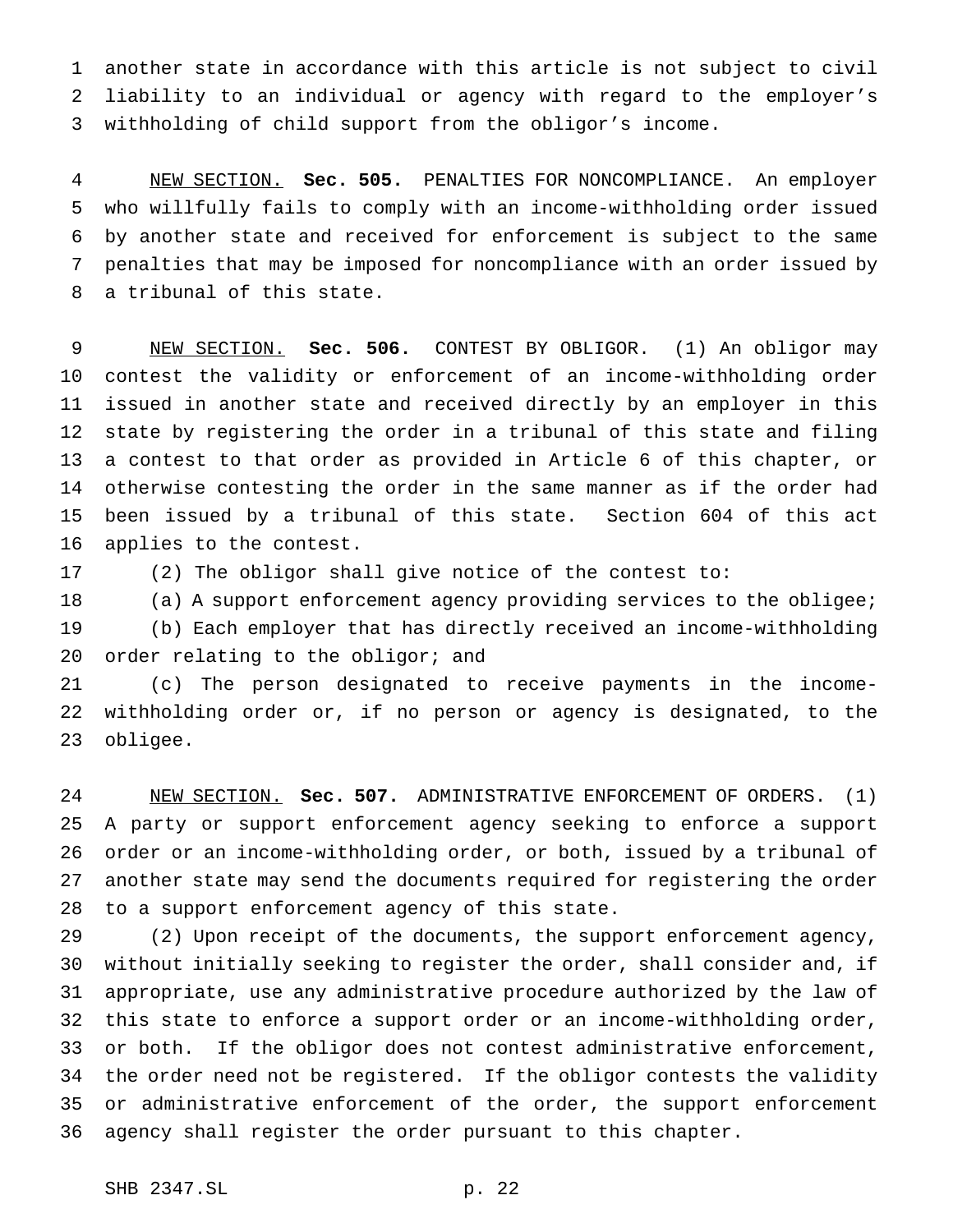|                | ARTICLE 6                                     |
|----------------|-----------------------------------------------|
|                | REGISTRATION, ENFORCEMENT, AND                |
| 3              | MODIFICATION OF SUPPORT ORDER                 |
| $\overline{4}$ | PART 1                                        |
| -5             | REGISTRATION AND ENFORCEMENT OF SUPPORT ORDER |

 NEW SECTION. **Sec. 601.** REGISTRATION OF ORDER FOR ENFORCEMENT. A support order or income-withholding order issued by a tribunal of another state may be registered in this state for enforcement.

 NEW SECTION. **Sec. 602.** PROCEDURE TO REGISTER ORDER FOR ENFORCEMENT. (1) A support order or income-withholding order of another state may be registered in this state by sending the following records and information to the appropriate tribunal in this state:

 (a) A letter of transmittal to the tribunal requesting registration 14 and enforcement;

 (b) Two copies, including one certified copy, of the order to be registered, including any modification of the order;

 (c) A sworn statement by the person requesting registration or a certified statement by the custodian of the records showing the amount 19 of any arrearage;

(d) The name of the obligor and, if known:

(i) The obligor's address and social security number;

 (ii) The name and address of the obligor's employer and any other 23 source of income of the obligor; and

 (iii) A description and the location of property of the obligor in 25 this state not exempt from execution; and

 (e) Except as otherwise provided in section 312 of this act, the name and address of the obligee and, if applicable, the person to whom support payments are to be remitted.

 (2) On receipt of a request for registration, the registering tribunal shall cause the order to be filed as a foreign judgment, together with one copy of the documents and information, regardless of their form.

 (3) A petition or comparable pleading seeking a remedy that must be affirmatively sought under other law of this state may be filed at the same time as the request for registration or later. The pleading must specify the grounds for the remedy sought.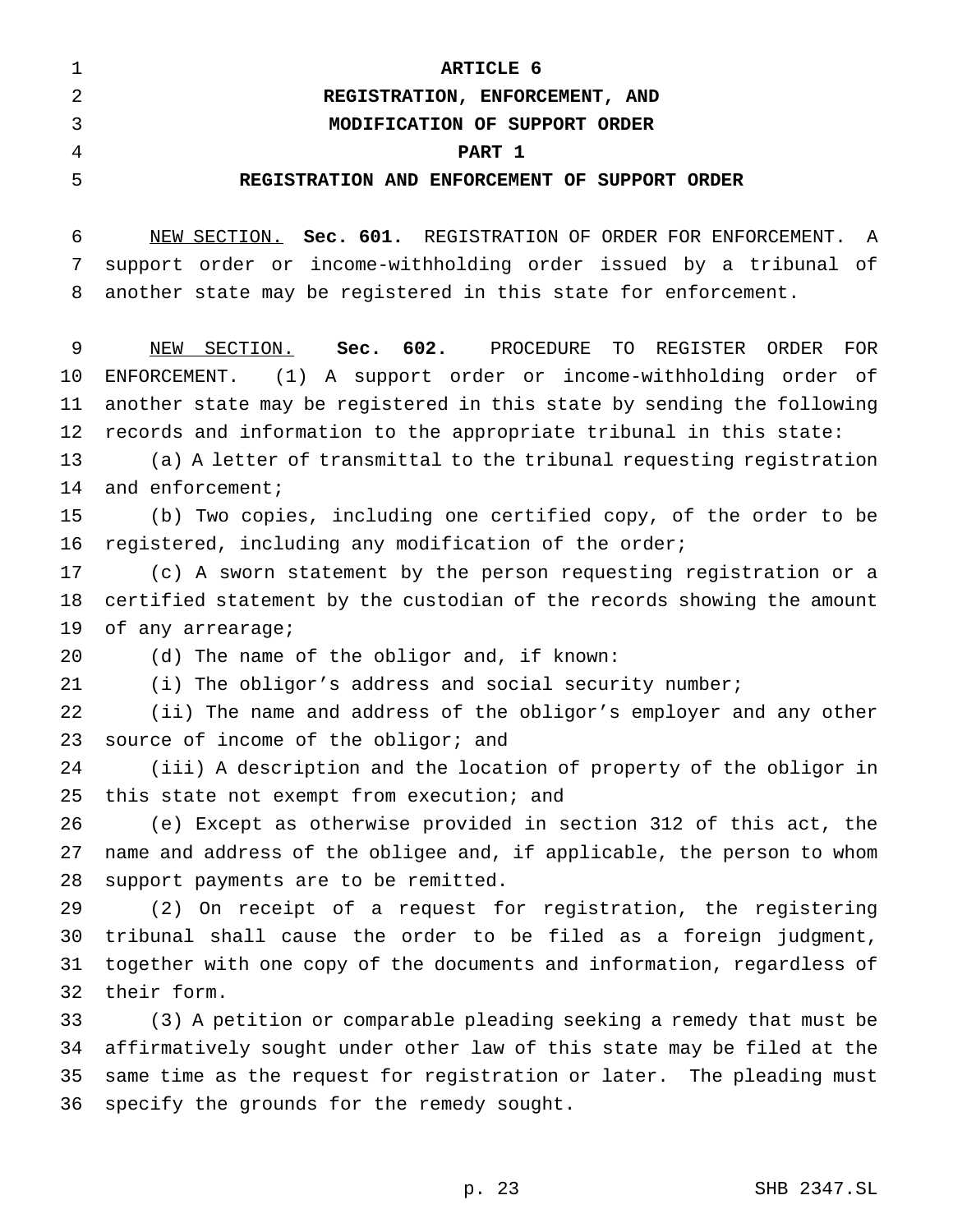(4) If two or more orders are in effect, the person requesting registration shall:

 (a) Furnish to the tribunal a copy of every support order asserted to be in effect in addition to the documents specified in this section; (b) Specify the order alleged to be the controlling order, if any; and

(c) Specify the amount of consolidated arrears, if any.

 (5) A request for a determination of which is the controlling order may be filed separately or with a request for registration and enforcement or for registration and modification. The person requesting registration shall give notice of the request to each party whose rights may be affected by the determination.

 NEW SECTION. **Sec. 603.** EFFECT OF REGISTRATION FOR ENFORCEMENT. (1) A support order or income-withholding order issued in another state is registered when the order is filed in the registering tribunal of this state.

 (2) A registered order issued in another state is enforceable in the same manner and is subject to the same procedures as an order issued by a tribunal of this state.

 (3) Except as otherwise provided in this article, a tribunal of this state shall recognize and enforce, but may not modify, a registered order if the issuing tribunal had jurisdiction.

 NEW SECTION. **Sec. 604.** CHOICE OF LAW. (1) Except as otherwise provided in subsection (4) of this section, the law of the issuing state governs:

 (a) The nature, extent, amount, and duration of current payments 27 under a registered support order;

 (b) The computation and payment of arrearages and accrual of 29 interest on the arrearages under the registered support order; and

 (c) The existence and satisfaction of other obligations under the registered support order.

 (2) In a proceeding for arrears under a registered support order, the statute of limitation of this state or of the issuing state, whichever is longer, applies.

 (3) A responding tribunal of this state shall apply the procedures and remedies of this state to enforce current support and collect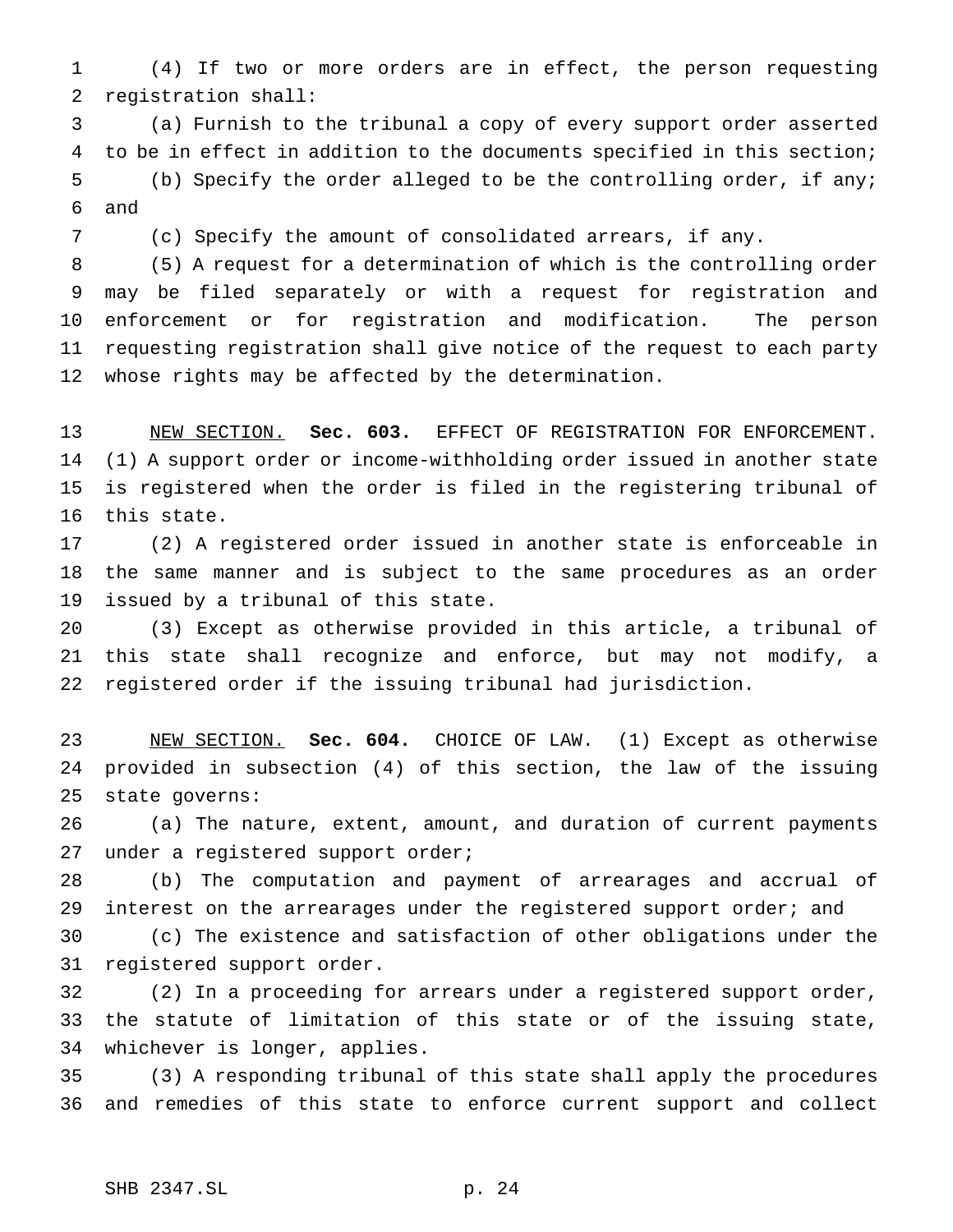arrears and interest due on a support order of another state registered in this state.

 (4) After a tribunal of this or another state determines which is the controlling order and issues an order consolidating arrears, if any, a tribunal of this state shall prospectively apply the law of the state issuing the registered controlling order, including its law on interest on arrears, on current and future support, and on consolidated arrears.

## **PART 2**

## **CONTEST OF VALIDITY OR ENFORCEMENT**

 NEW SECTION. **Sec. 605.** NOTICE OF REGISTRATION OF ORDER. (1) When a support order or income-withholding order issued in another state is registered, the registering tribunal shall notify the nonregistering party. The notice must be accompanied by a copy of the registered order and the documents and relevant information accompanying the order.

(2) A notice must inform the nonregistering party:

 (a) That a registered order is enforceable as of the date of registration in the same manner as an order issued by a tribunal of this state;

 (b) That a hearing to contest the validity or enforcement of the registered order must be requested within twenty days after notice;

 (c) That failure to contest the validity or enforcement of the registered order in a timely manner will result in confirmation of the order and enforcement of the order and the alleged arrearages; and (d) Of the amount of any alleged arrearages.

 (3) If the registering party asserts that two or more orders are in effect, a notice must also:

 (a) Identify the two or more orders and the order alleged by the registering person to be the controlling order and the consolidated arrears, if any;

 (b) Notify the nonregistering party of the right to a determination 33 of which is the controlling order;

 (c) State that the procedures provided in subsection (2) of this 35 section apply to the determination of which is the controlling order; and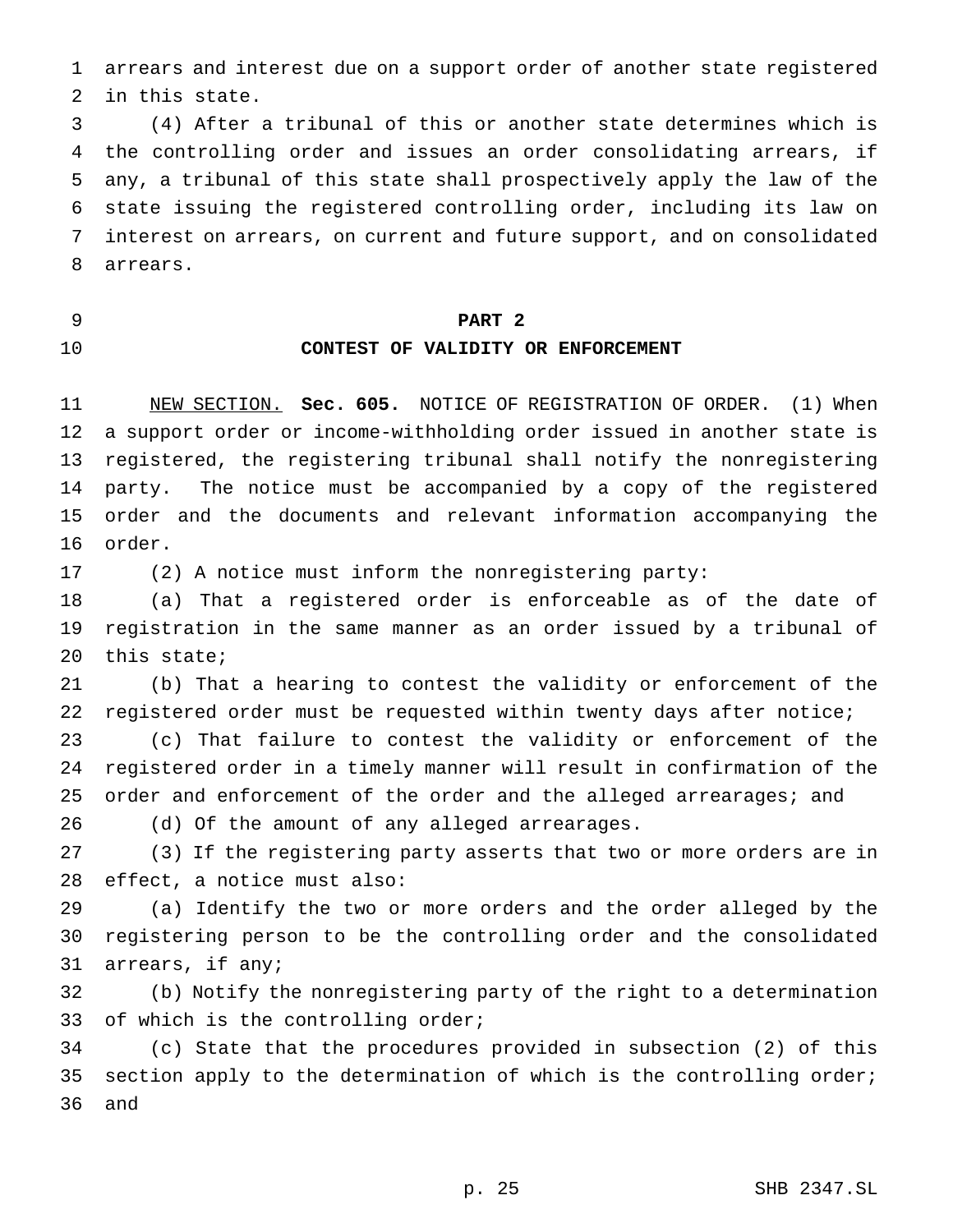(d) State that failure to contest the validity or enforcement of the order alleged to be the controlling order in a timely manner may result in confirmation that the order is the controlling order.

 (4) Upon registration of an income-withholding order for enforcement, the registering tribunal shall notify the obligor's employer pursuant to the income-withholding law of this state.

 NEW SECTION. **Sec. 606.** PROCEDURE TO CONTEST VALIDITY OR ENFORCEMENT OF REGISTERED ORDER. (1) A nonregistering party seeking to contest the validity or enforcement of a registered order in this state shall request a hearing within twenty days after notice of the registration. The nonregistering party may seek to vacate the registration, to assert any defense to an allegation of noncompliance with the registered order, or to contest the remedies being sought or the amount of any alleged arrearages pursuant to section 607 of this act.

 (2) If the nonregistering party fails to contest the validity or enforcement of the registered order in a timely manner, the order is confirmed by operation of law.

 (3) If a nonregistering party requests a hearing to contest the validity or enforcement of the registered order, the registering tribunal shall schedule the matter for hearing and give notice to the parties of the date, time, and place of the hearing.

 NEW SECTION. **Sec. 607.** CONTEST OF REGISTRATION OR ENFORCEMENT. (1) A party contesting the validity or enforcement of a registered order or seeking to vacate the registration has the burden of proving one or more of the following defenses:

 (a) The issuing tribunal lacked personal jurisdiction over the contesting party;

(b) The order was obtained by fraud;

 (c) The order has been vacated, suspended, or modified by a later order;

(d) The issuing tribunal has stayed the order pending appeal;

 (e) There is a defense under the law of this state to the remedy sought;

(f) Full or partial payment has been made;

 (g) The statute of limitation under section 604 of this act precludes enforcement of some or all of the alleged arrearages; or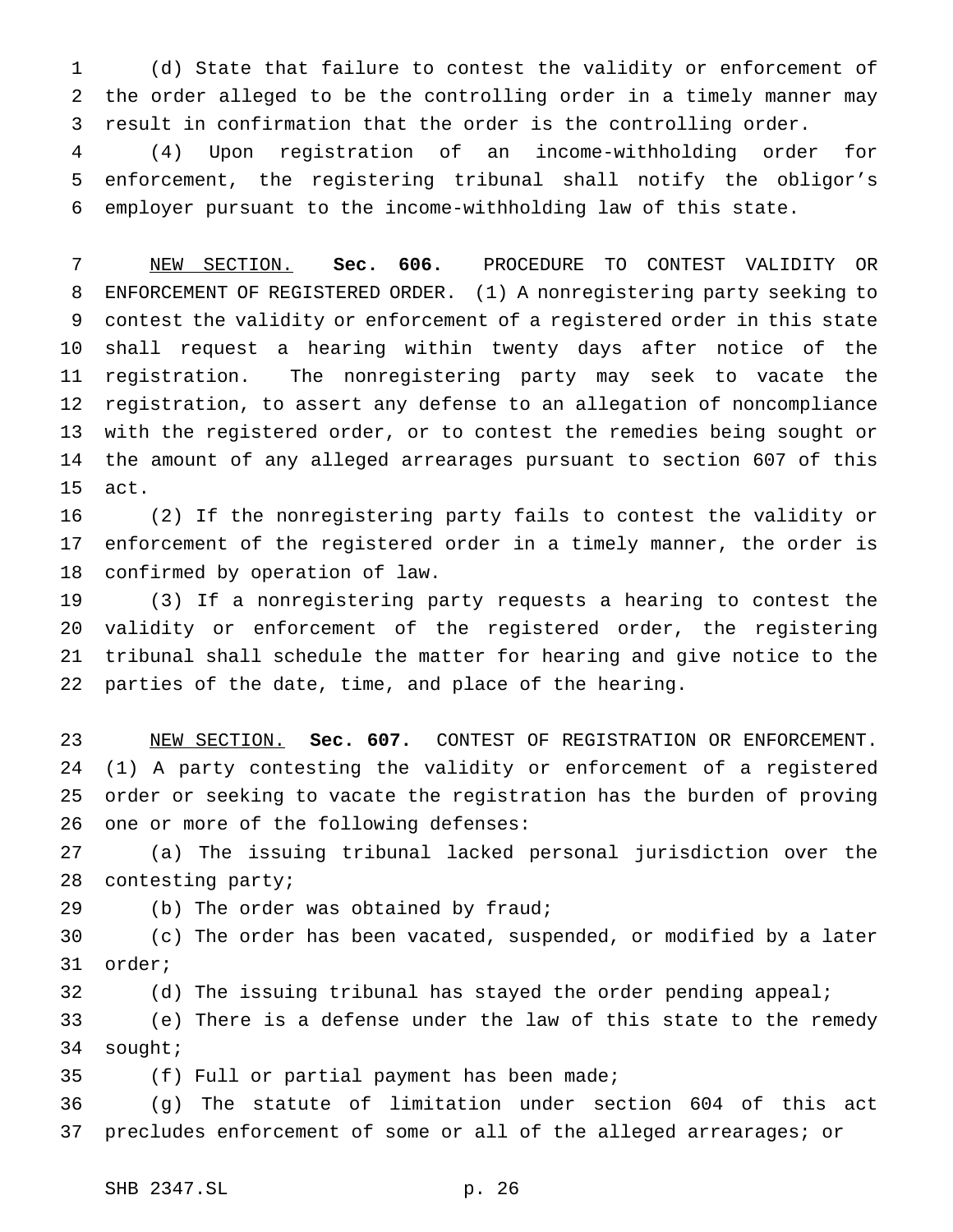(h) The alleged controlling order is not the controlling order.

 (2) If a party presents evidence establishing a full or partial defense under subsection (1) of this section, a tribunal may stay enforcement of the registered order, continue the proceeding to permit production of additional relevant evidence, and issue other appropriate orders. An uncontested portion of the registered order may be enforced by all remedies available under the law of this state.

 (3) If the contesting party does not establish a defense under subsection (1) of this section to the validity or enforcement of the order, the registering tribunal shall issue an order confirming the order.

 NEW SECTION. **Sec. 608.** CONFIRMED ORDER. Confirmation of a registered order, whether by operation of law or after notice and hearing, precludes further contest of the order with respect to any matter that could have been asserted at the time of registration.

# **PART 3 REGISTRATION AND MODIFICATION OF CHILD SUPPORT ORDER**

 NEW SECTION. **Sec. 609.** PROCEDURE TO REGISTER CHILD SUPPORT ORDER OF ANOTHER STATE FOR MODIFICATION. A party or support enforcement agency seeking to modify, or to modify and enforce, a child support order issued in another state shall register that order in this state in the same manner provided in Part 1 of this article if the order has not been registered. A petition for modification may be filed at the same time as a request for registration, or later. The pleading must specify the grounds for modification.

 NEW SECTION. **Sec. 610.** EFFECT OF REGISTRATION FOR MODIFICATION. A tribunal of this state may enforce a child support order of another state registered for purposes of modification, in the same manner as if the order had been issued by a tribunal of this state, but the registered order may be modified only if the requirements of section 611 of this act have been met.

 NEW SECTION. **Sec. 611.** MODIFICATION OF CHILD SUPPORT ORDER OF ANOTHER STATE. (1) If section 613 of this act does not apply, except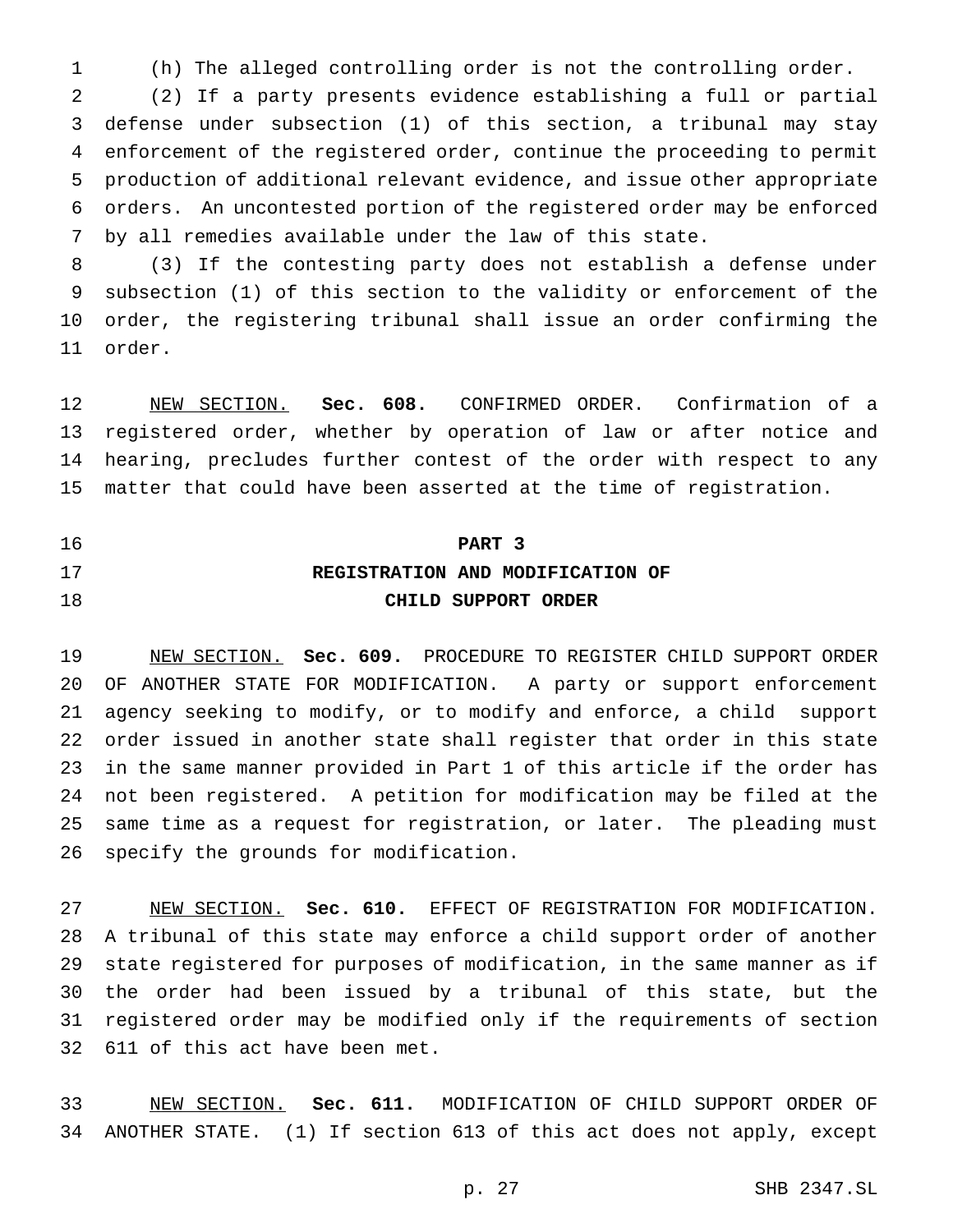as otherwise provided in section 615 of this act, upon petition a tribunal of this state may modify a child support order issued in another state which is registered in this state if, after notice and hearing the tribunal finds that:

(a) The following requirements are met:

 (i) The child, the obligee who is an individual, and the obligor do not reside in the issuing state;

 (ii) A petitioner who is a nonresident of this state seeks modification; and

 (iii) The respondent is subject to the personal jurisdiction of the tribunal of this state; or

 (b) This state is either the state of residence of the child or of a party who is an individual subject to the personal jurisdiction of the tribunal of this state, and all of the parties who are individuals have filed consents in a record in the issuing tribunal for a tribunal of this state to modify the support order and assume continuing, exclusive jurisdiction.

 (2) Modification of a registered child support order is subject to the same requirements, procedures, and defenses that apply to the modification of an order issued by a tribunal of this state and the order may be enforced and satisfied in the same manner.

 (3) Except as otherwise provided in section 615 of this act, a tribunal of this state may not modify any aspect of a child support order that may not be modified under the law of the issuing state. If two or more tribunals have issued child support orders for the same obligor and same child, the order that controls and must be so recognized under section 207 of this act establishes the aspects of the support order that are nonmodifiable.

 (4) In a proceeding to modify a child support order, the law of the state that is determined to have issued the initial controlling order governs the duration of the obligation of support. The obligor's fulfillment of the duty of support established by that order precludes imposition of a further obligation of support by a tribunal of this state.

 (5) On issuance of an order by a tribunal of this state modifying a child support order issued in another state, the tribunal of this state becomes the tribunal having continuing, exclusive jurisdiction.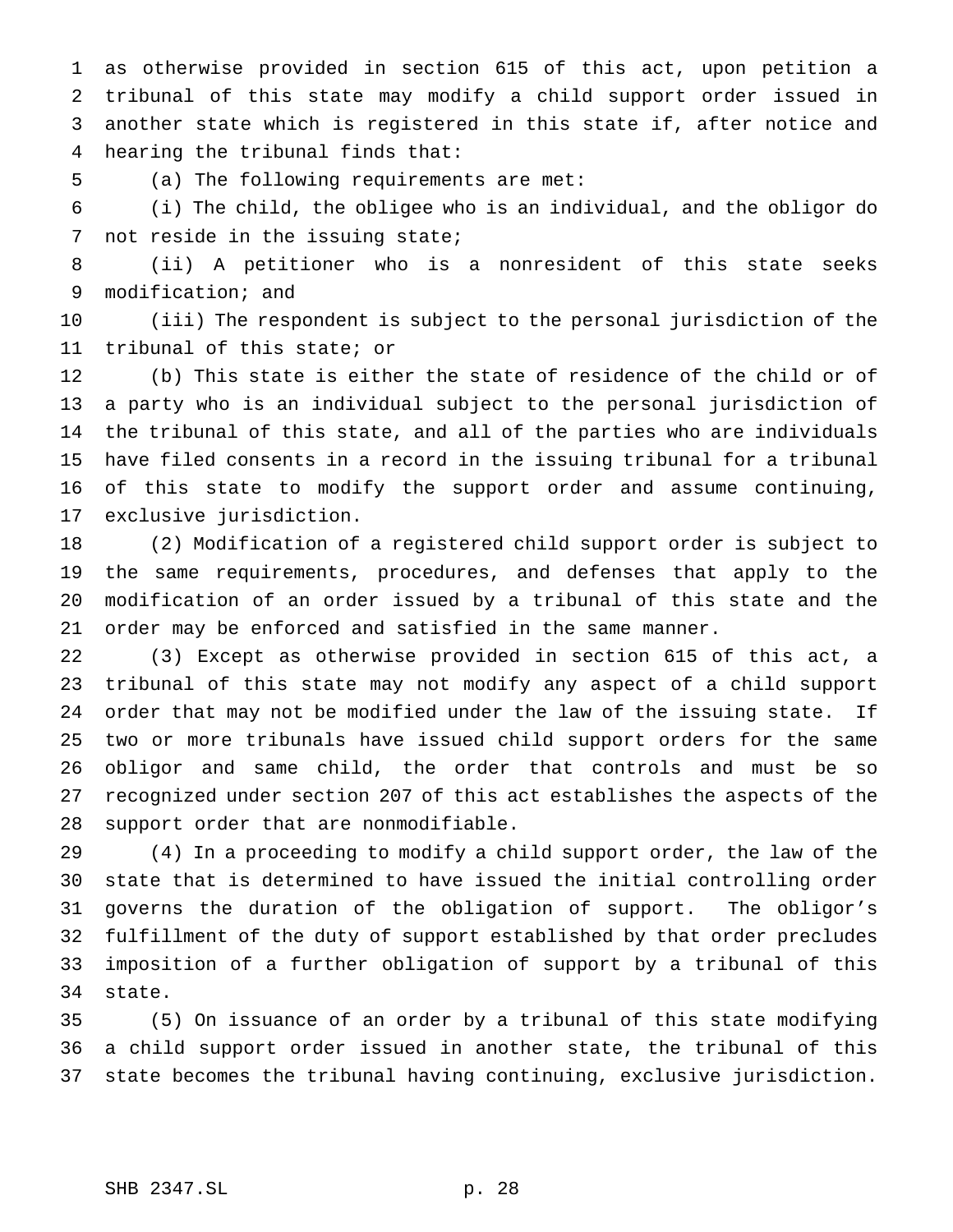NEW SECTION. **Sec. 612.** RECOGNITION OF ORDER MODIFIED IN ANOTHER STATE. If a child support order issued by a tribunal of this state is modified by a tribunal of another state that assumed jurisdiction pursuant to the uniform interstate family support act, a tribunal of this state:

 (1) May enforce its order that was modified only as to arrears and interest accruing before the modification;

 (2) May provide other appropriate relief for violations of its order which occurred before the effective date of the modification; and (3) Shall recognize the modifying order of the other state, upon registration, for the purpose of enforcement.

 NEW SECTION. **Sec. 613.** JURISDICTION TO MODIFY CHILD SUPPORT ORDER OF ANOTHER STATE WHEN INDIVIDUAL PARTIES RESIDE IN THIS STATE. (1) If all of the parties who are individuals reside in this state and the child does not reside in the issuing state, a tribunal of this state has jurisdiction to enforce and to modify the issuing state's child support order in a proceeding to register that order.

 (2) A tribunal of this state exercising jurisdiction under this section shall apply the provisions of Articles 1 and 2 of this chapter, this article, and the procedural and substantive law of this state to the proceeding for enforcement or modification. Articles 3, 4, 5, 7, and 8 of this chapter do not apply.

 NEW SECTION. **Sec. 614.** NOTICE TO ISSUING TRIBUNAL OF MODIFICATION. Within thirty days after issuance of a modified child support order, the party obtaining the modification shall file a certified copy of the order with the issuing tribunal that had continuing, exclusive jurisdiction over the earlier order, and in each tribunal in which the party knows the earlier order has been registered. A party who obtains the order and fails to file a certified copy is subject to appropriate sanctions by a tribunal in which the issue of failure to file arises. The failure to file does not affect the validity or enforceability of the modified order of the new tribunal having continuing, exclusive jurisdiction.

 NEW SECTION. **Sec. 615.** JURISDICTION TO MODIFY CHILD SUPPORT ORDER OF FOREIGN COUNTRY OR POLITICAL SUBDIVISION. (1) If a foreign country or political subdivision that is a state will not or may not modify its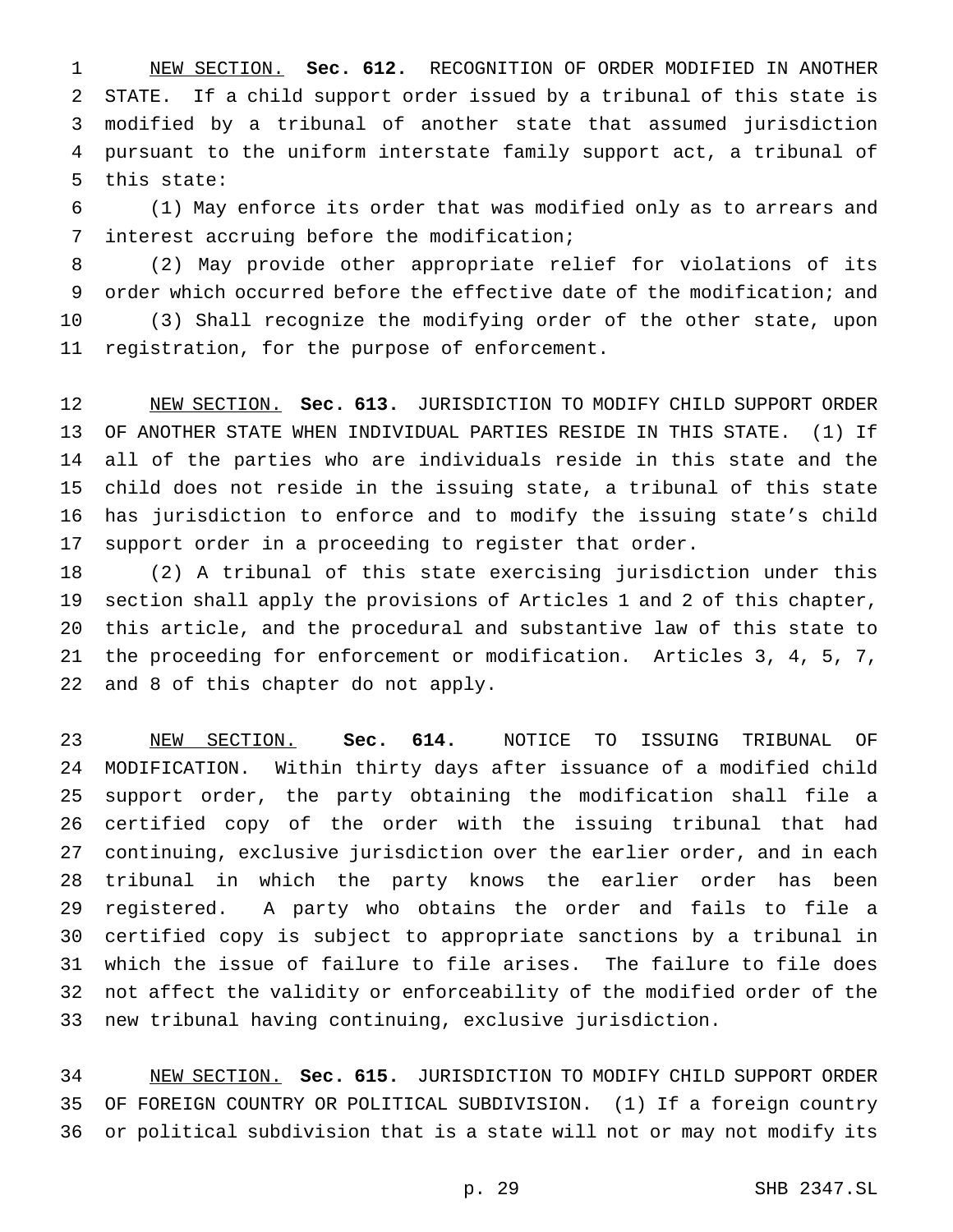order pursuant to its laws, a tribunal of this state may assume jurisdiction to modify the child support order and bind all individuals subject to the personal jurisdiction of the tribunal whether or not the consent to modification of a child support order otherwise required of the individual pursuant to section 611 of this act has been given or whether the individual seeking modification is a resident of this state or of the foreign country or political subdivision.

 (2) An order issued pursuant to this section is the controlling order.

# **ARTICLE 7 DETERMINATION OF PARENTAGE**

 NEW SECTION. **Sec. 701.** PROCEEDING TO DETERMINE PARENTAGE. (1) A tribunal of this state may serve as an initiating or responding tribunal in a proceeding brought under this chapter or a law or procedure substantially similar to this chapter to determine whether the petitioner is a parent of a particular child or to determine whether a respondent is a parent of that child.

 (2) In a proceeding to determine parentage, a responding tribunal of this state shall apply the uniform parentage act and the procedural and substantive law of this state.

## **ARTICLE 8**

# **INTERSTATE RENDITION**

 NEW SECTION. **Sec. 801.** GROUNDS FOR RENDITION. (1) For purposes of this article, "governor" includes an individual performing the functions of governor or the executive authority of a state covered by this chapter.

(2) The governor of this state may:

 (a) Demand that the governor of another state surrender an individual found in the other state who is charged criminally in this state with having failed to provide for the support of an obligee; or (b) On the demand by the governor of another state, surrender an individual found in this state who is charged criminally in the other state with having failed to provide for the support of an obligee.

 (3) A provision for extradition of individuals not inconsistent with this chapter applies to the demand even if the individual whose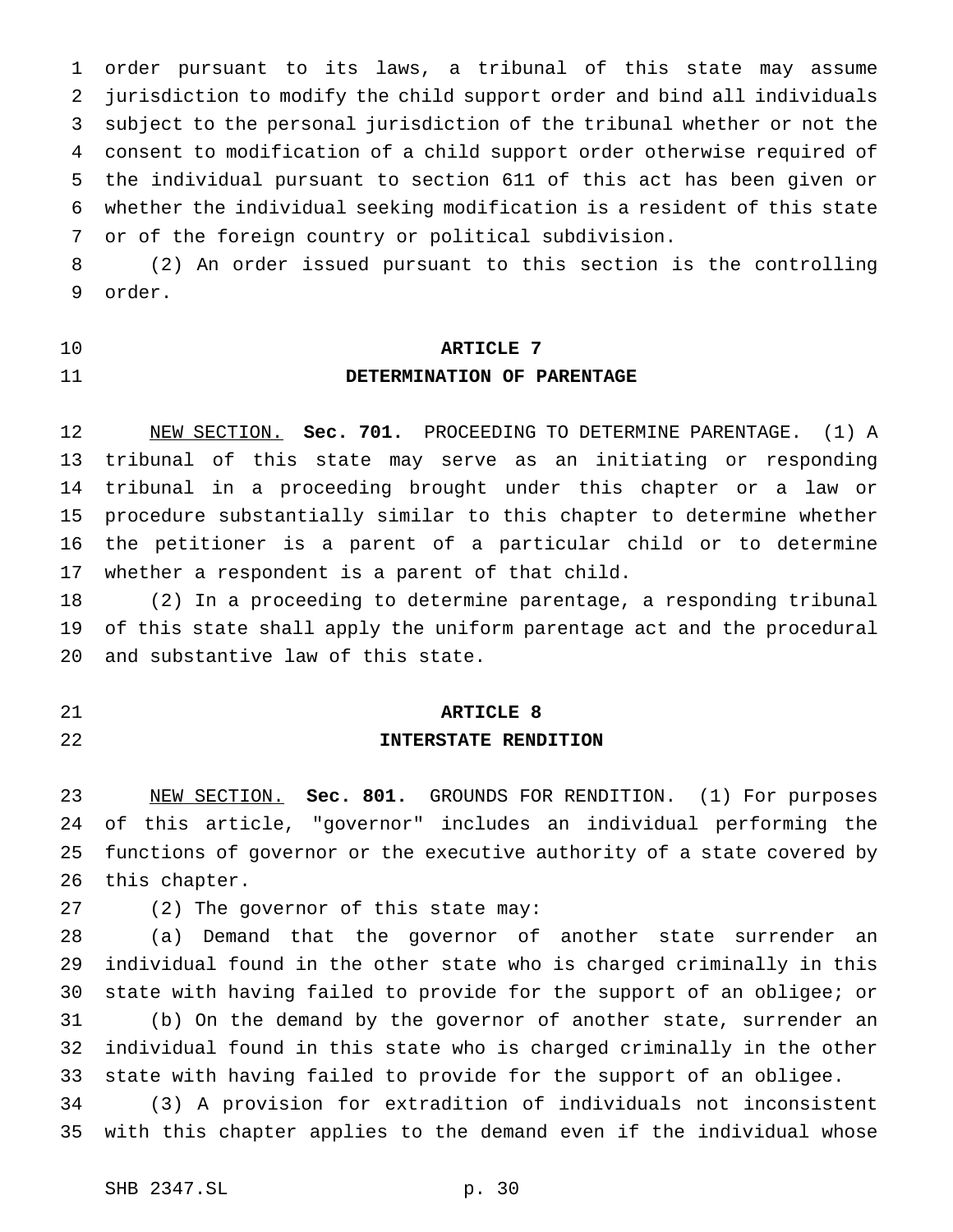surrender is demanded was not in the demanding state when the crime was allegedly committed and has not fled from the demanding state.

 NEW SECTION. **Sec. 802.** CONDITIONS OF RENDITION. (1) Before making a demand that the governor of another state surrender an individual charged criminally in this state with having failed to provide for the support of an obligee, the governor of this state may require a prosecutor of this state to demonstrate that at least sixty days previously the obligee had initiated proceedings for support pursuant to this chapter or that the proceeding would be of no avail. (2) If, under this chapter or a law substantially similar to this chapter, the governor of another state makes a demand that the governor of this state surrender an individual charged criminally in that state with having failed to provide for the support of a child or other individual to whom a duty of support is owed, the governor may require a prosecutor to investigate the demand and report whether a proceeding for support has been initiated or would be effective. If it appears that a proceeding would be effective but has not been initiated, the governor may delay honoring the demand for a reasonable time to permit the initiation of a proceeding.

 (3) If a proceeding for support has been initiated and the individual whose rendition is demanded prevails, the governor may decline to honor the demand. If the petitioner prevails and the individual whose rendition is demanded is subject to a support order, the governor may decline to honor the demand if the individual is complying with the support order.

# **ARTICLE 9**

# **MISCELLANEOUS PROVISIONS**

 NEW SECTION. **Sec. 901.** The following acts or parts of acts are each repealed:

 (1) RCW 26.21.005 (Definitions) and 1997 c 58 s 911 & 1993 c 318 s 101;

 (2) RCW 26.21.015 (Tribunal of this state) and 1993 c 318 s 102; (3) RCW 26.21.025 (Remedies cumulative) and 1993 c 318 s 103; (4) RCW 26.21.075 (Bases for jurisdiction over nonresident) and

1993 c 318 s 201;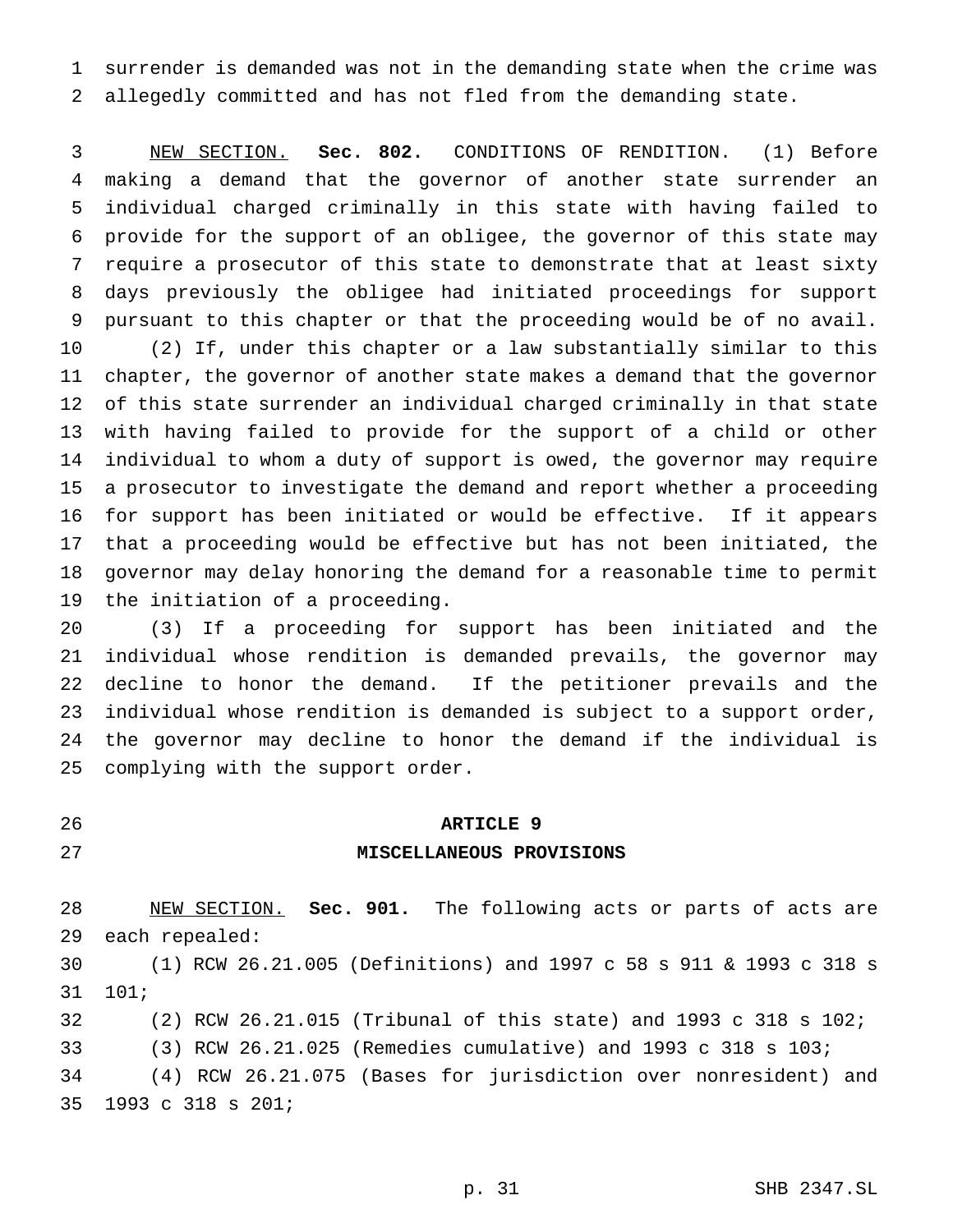(5) RCW 26.21.085 (Procedure when exercising jurisdiction over nonresident) and 1993 c 318 s 202; (6) RCW 26.21.095 (Initiating and responding tribunal of this state) and 1993 c 318 s 203; (7) RCW 26.21.105 (Simultaneous proceedings in another state) and 1993 c 318 s 204; (8) RCW 26.21.115 (Continuing, exclusive jurisdiction) and 1997 c 58 s 912 & 1993 c 318 s 205; (9) RCW 26.21.127 (Enforcement and modification of support order by tribunal having continuing jurisdiction) and 1993 c 318 s 206; (10) RCW 26.21.135 (Recognition of child support orders-- Controlling order--Filing certified copy of order) and 1997 c 58 s 913 & 1993 c 318 s 207; (11) RCW 26.21.145 (Multiple child support orders for two or more obligees) and 1993 c 318 s 208; (12) RCW 26.21.155 (Credit for payments) and 1993 c 318 s 209; (13) RCW 26.21.205 (Proceedings under this chapter) and 1993 c 318 s 301; (14) RCW 26.21.215 (Action by minor parent) and 1993 c 318 s 302; (15) RCW 26.21.225 (Application of law of this state) and 1993 c 318 s 303; (16) RCW 26.21.235 (Duties of initiating tribunal) and 1997 c 58 s 914 & 1993 c 318 s 304; (17) RCW 26.21.245 (Duties and powers of responding tribunal) and 1997 c 58 s 915 & 1993 c 318 s 305; (18) RCW 26.21.255 (Inappropriate tribunal) and 1997 c 58 s 916 & 1993 c 318 s 306; (19) RCW 26.21.265 (Duties of support enforcement agency) and 1997 c 58 s 917 & 1993 c 318 s 307; (20) RCW 26.21.275 (Duty of attorney general) and 1993 c 318 s 308; (21) RCW 26.21.285 (Private counsel) and 1993 c 318 s 309; (22) RCW 26.21.295 (Duties of department as state information agency) and 1993 c 318 s 310; (23) RCW 26.21.305 (Pleadings and accompanying documents) and 2001 c 42 s 2 & 1993 c 318 s 311; (24) RCW 26.21.315 (Nondisclosure of information--Circumstances) and 1993 c 318 s 312; (25) RCW 26.21.325 (Costs--Fees) and 1993 c 318 s 313;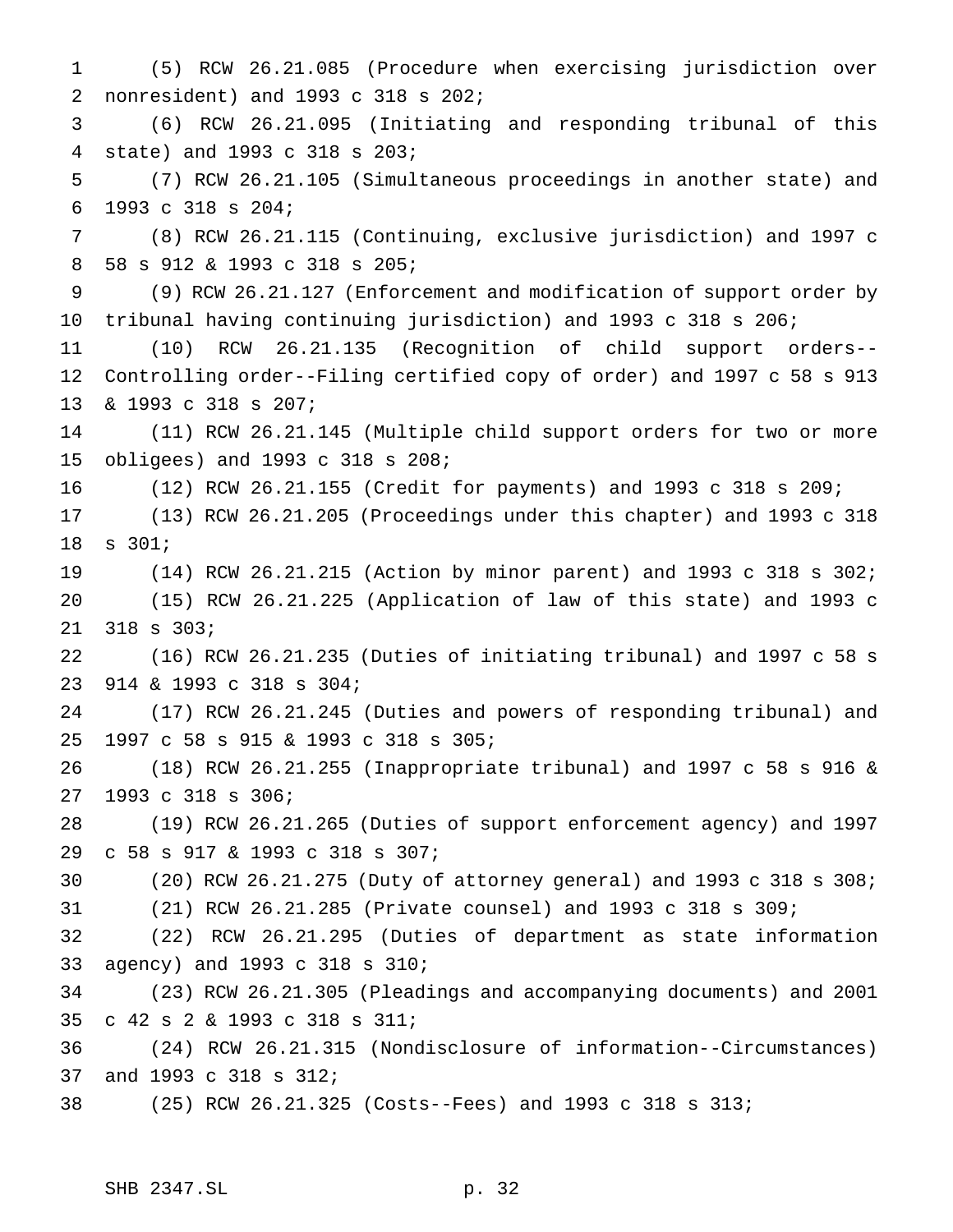(26) RCW 26.21.335 (Limited immunity of petitioner) and 1993 c 318 s 314; (27) RCW 26.21.345 (Nonparentage as defense) and 1993 c 318 s 315; (28) RCW 26.21.355 (Special rules of evidence and procedure) and 1993 c 318 s 316; (29) RCW 26.21.365 (Communications between tribunals) and 1993 c 318 s 317; (30) RCW 26.21.375 (Assistance with discovery) and 1993 c 318 s 318; (31) RCW 26.21.385 (Receipt and disbursement of payments) and 1993 c 318 s 319; (32) RCW 26.21.420 (Petition to establish support order--Notice-- Hearing--Orders) and 1993 c 318 s 401; (33) RCW 26.21.450 (Recognition of income-withholding order of another state) and 1997 c 58 s 918 & 1993 c 318 s 501; (34) RCW 26.21.452 (Employer's compliance with income-withholding order of another state) and 1997 c 58 s 919; (35) RCW 26.21.453 (Compliance with multiple income-withholding orders) and 1997 c 58 s 920; (36) RCW 26.21.455 (Immunity from civil liability) and 1997 c 58 s 921; (37) RCW 26.21.456 (Penalties for noncompliance) and 1997 c 58 s 922; (38) RCW 26.21.458 (Contest by obligor) and 1997 c 58 s 923; (39) RCW 26.21.460 (Administrative enforcement of orders) and 1993 c 318 s 502; (40) RCW 26.21.480 (Registration of order for enforcement) and 1993 c 318 s 601; (41) RCW 26.21.490 (Procedure to register order for enforcement) and 1997 c 58 s 924 & 1993 c 318 s 602; (42) RCW 26.21.500 (Effect of registration for enforcement) and 1993 c 318 s 603; (43) RCW 26.21.510 (Choice of law--Statute of limitations for arrearages) and 1993 c 318 s 604; (44) RCW 26.21.520 (Notice of registration of order) and 1997 c 58 s 925 & 1993 c 318 s 605; (45) RCW 26.21.530 (Procedure to contest validity or enforcement of registered order) and 1997 c 58 s 926 & 1993 c 318 s 606;

p. 33 SHB 2347.SL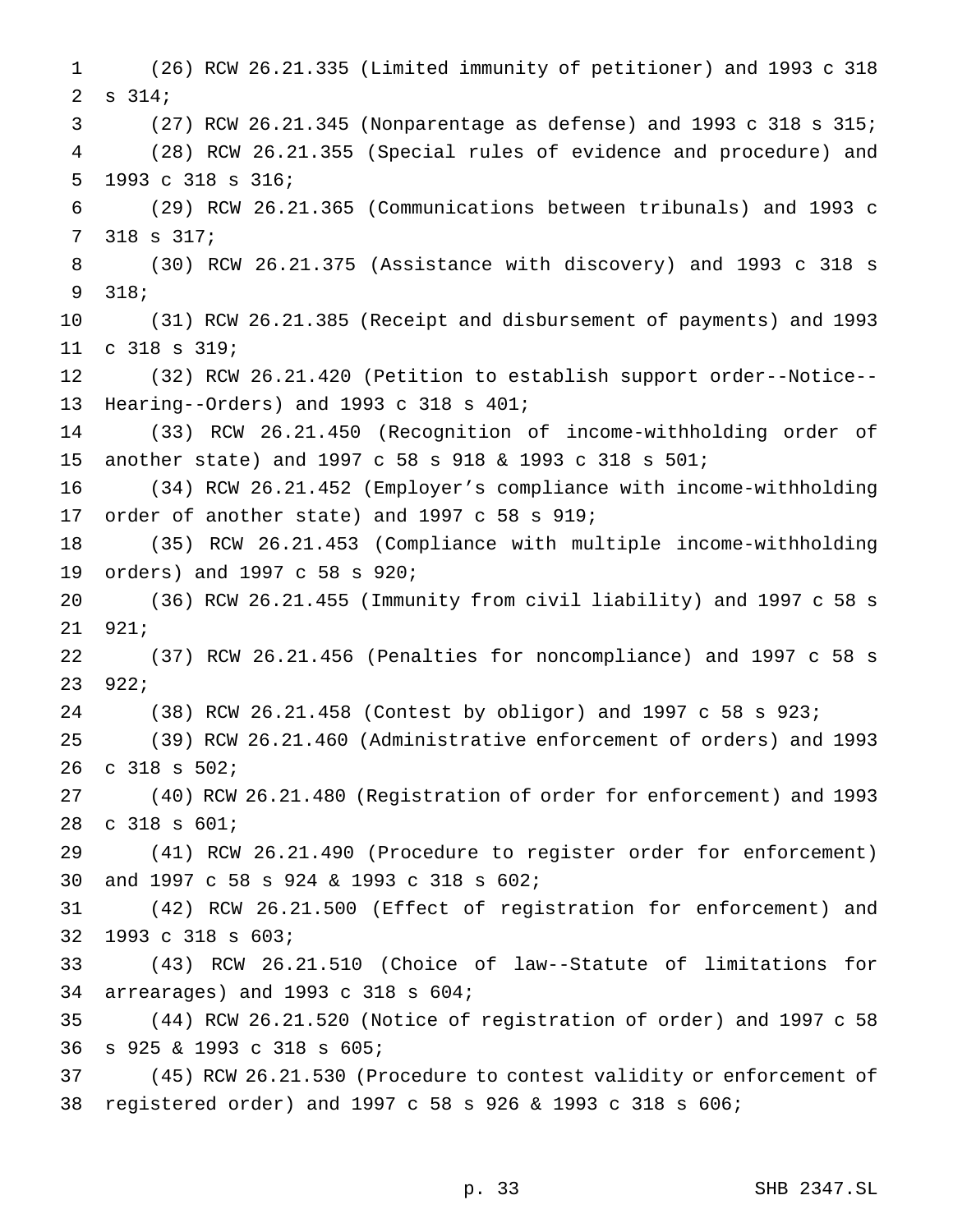(46) RCW 26.21.540 (Contest of registration or enforcement) and 1993 c 318 s 607;

(47) RCW 26.21.550 (Confirmed order) and 1993 c 318 s 608;

 (48) RCW 26.21.560 (Procedure to register child support order of another state for modification) and 1993 c 318 s 609;

 (49) RCW 26.21.570 (Effect of registration for modification-- Authority to enforce registered order) and 1993 c 318 s 610;

 (50) RCW 26.21.580 (Modification of child support order of another state) and 1997 c 58 s 927 & 1993 c 318 s 611;

 (51) RCW 26.21.590 (Recognition of order modified in another state--Enforcement) and 1997 c 58 s 928 & 1993 c 318 s 612;

 (52) RCW 26.21.595 (Jurisdiction to modify child support order of another state if individual parties reside in this state--Application of chapter) and 1997 c 58 s 929;

 (53) RCW 26.21.600 (Notice to issuing tribunal of modification) and 1997 c 58 s 930;

 (54) RCW 26.21.620 (Proceeding to determine parentage) and 1997 c 58 s 931 & 1993 c 318 s 701;

 (55) RCW 26.21.640 (Grounds for rendition) and 1993 c 318 s 801; (56) RCW 26.21.650 (Surrender of individual charged criminally with failure to support an obligee--Conditions of rendition) and 1993 c 318 s 802;

 (57) RCW 26.21.912 (Uniformity of application and construction) and 1993 c 318 s 901;

(58) RCW 26.21.913 (Short title) and 1993 c 318 s 902;

 (59) RCW 26.21.914 (Severability--1993 c 318) and 1993 c 318 s 903; (60) RCW 26.21.915 (Captions, part headings, articles not law--1993 c 318) and 1993 c 318 s 906; and

 (61) RCW 26.21.916 (Effective date--1993 c 318) and 1993 c 318 s 907.

 NEW SECTION. **Sec. 902.** Captions, part headings, and articles used in this act are not any part of the law.

 NEW SECTION. **Sec. 903.** UNIFORMITY OF APPLICATION AND CONSTRUCTION. In applying and construing this chapter, consideration must be given to the need to promote uniformity of the law with respect to its subject matter among states that enact it.